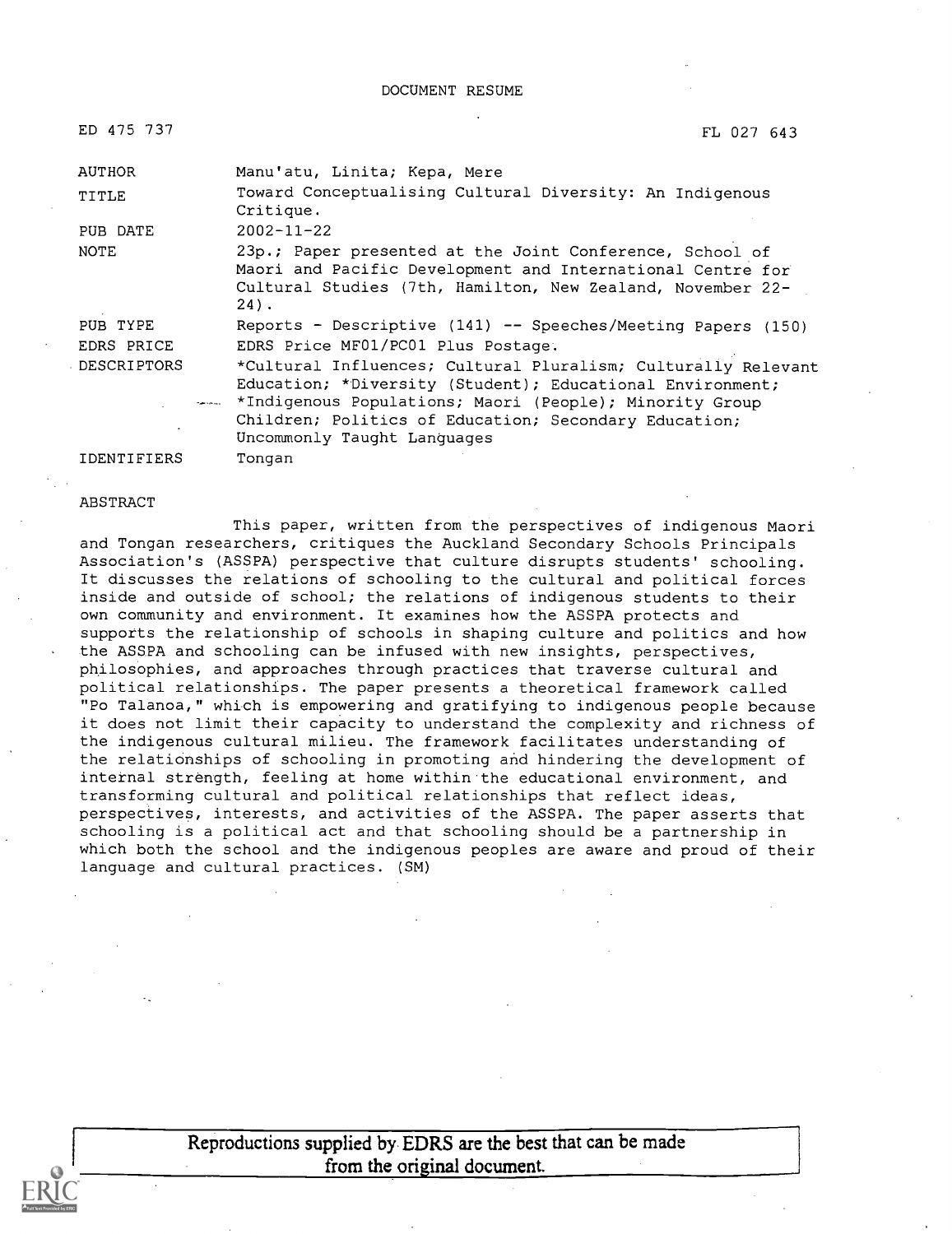Paper Presentation By

Dr. Linitä-Manu'atu Indigenous Kakai Tonga Tu'a living in Aotearoa-New Zealand Semor-Lecturer School of Education Akoranga Campus Auckland-University of Technology Aotearoa New Zealand Tel 64 9 917 9999 ext  $7345$ Fax 64.9 917.9984

mob 021 167 7979 $\frac{1}{2}$ 

email-address: linita manuatu@aut.ac-nz

\_' &

Dr. Mere-Këpa Indigenous Maori (First Nation of Aotearoa-New Zealand 42-Norman Lesser Drive AUCKLAND-1005 Tel: (09) 521 1225  $\therefore$ Email address: m.kepa@auckland.ac.nz-

A paper presented-at the: School of Maori & Pacific Development & International Centre for Cultural Studies (ICCS), India 7th Joint Conference "Preservation of Ancient Cultures and the Globalization Scenario"

> 22-24 November 2002 University of Waikato Hamilton, New Zealand Te Whare Wananga o Waikato

# BEST COPY AVAILABLE

PERMISSION TO REPRODUCE AND DISSEMINATE THIS MATERIAL HAS BEEN GRANTED BY <u>Inita II kinu'a</u>ty

TO THE EDUCATIONAL RESOURCES **INFORMATION CENTER (ERIC)** 

U.S. DEPARTMENT OF EDUCATION Office of Educational Research and Improvement EDUCATIONAL RESOURCES INFORMATION CENTER (ERIC)

- This document has been reproduced as received from the person or organization originating it.
- Minor changes have been made to improve reproduction quality.

Points of view or opinions stated in this document do not necessarily represent official OERI position or policy.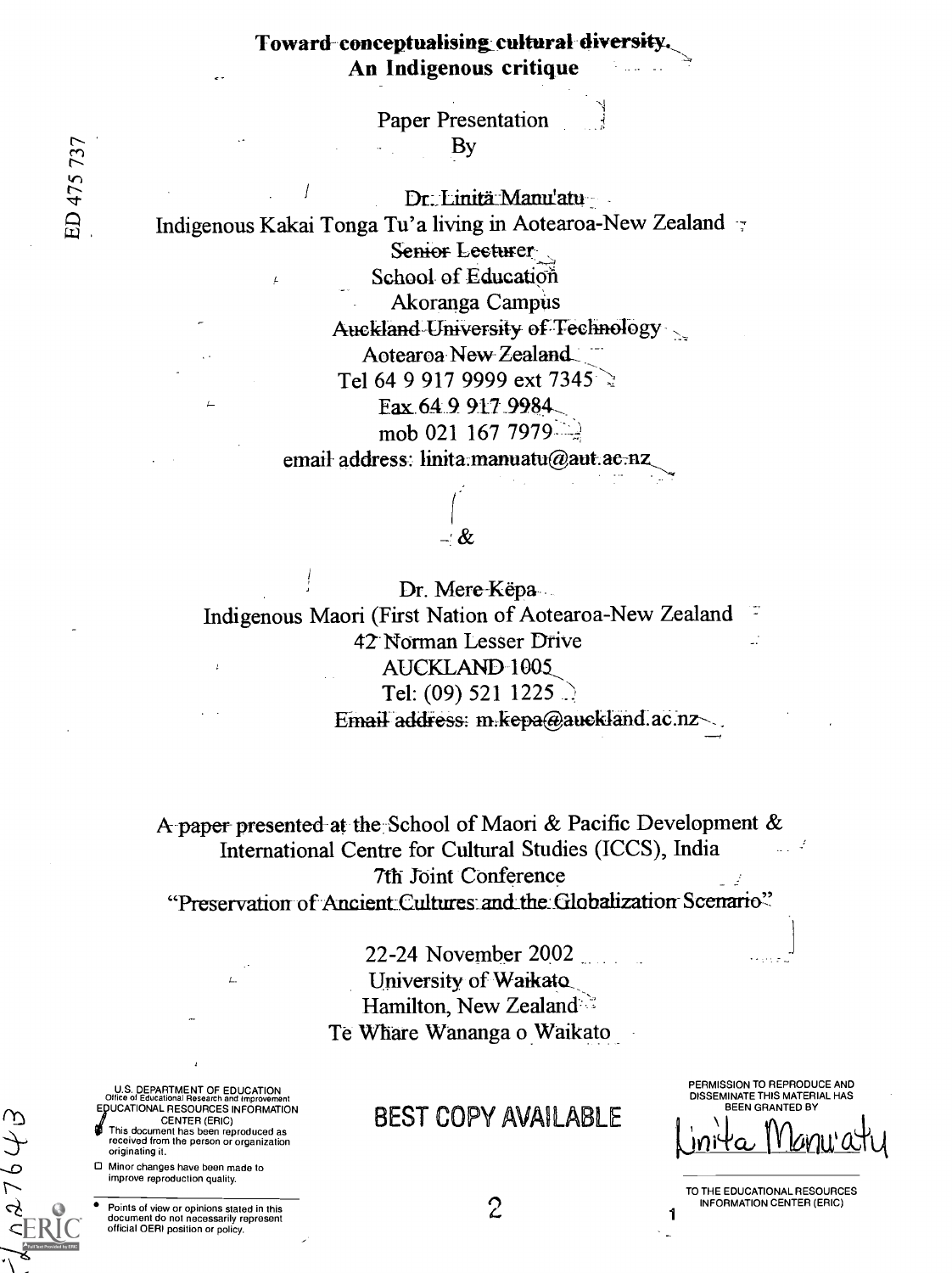#### Toward conceptualising cultural diversity., An Indigenous critique

#### Abstract..

The idea for this paper arose from a column entitled "Culture disrupts schooling" in a  $$ suburban newspaper: In- the column, the issues and concerns of the Chairperson of the Auckland Secondary Schools Principals Association (ASSPA) about the students who take  $\sim \frac{1}{2}$ part in the ASB Secondary Schools Maori and Pacific Islands Cultural Festival are emphasized. Since its inception in 1976, the festival has produced claims from the principals, among- others; which distort, devalue, and disrupt the language-and culture of 'indigenous' students. Even though, the students practise their dances and songs after school hours, during --J the lunch break- and the weekend claims by the-principals that the-` students spend-too-much class time practising for cultural performances,' that 'rehearsals for the event are disruptive'  $\rightarrow$ and 'effect their schooling,' continue to be produced by them,

This presentation is an 'indigenous' critique of the  $ASSPA's$  perspective that 'culture  $\sim$ disrupts schooling' for the-students. The most crucial issue-raised is that- of-the-relation-of schooling to the cultural and political forces inside and outside school, the relations of  $-$ `indigenous? students to their- own-community and environment. Thus, two-sides-of one question are discussed: how the ASSPA protects and supports the relationship of schools in  $$ shaping- culture and-politics and, how the ASSPA and schooling- can be-infused with-new insights, perspectives, philosophies, and approaches through practices that traverse cultural and political relationships. In doing so, a theoretical framework called  $P\ddot{\rho}$ -Takinoa- that is empowering and gratifying to 'indigenous' peoples is presented. That is, a framework that  $\overline{\phantom{a}}$ does-not limit-their-capacity- to understand the complexity-and-richness of the-'indigenous' cultural milieux will be posited. It is a framework enabling them to understand the  $\overline{\phantom{a}}$ relationships of schooling- in promoting and hindering the development- of internal- strength,  $\theta$  'feeling at home' within the educational environment, and the capacity to transform cultural  $\theta$ and political relationships that reflect ideas; perspectives, interests, and activities of the لمب ASSPA.



BEST COPY AVAILABLE

1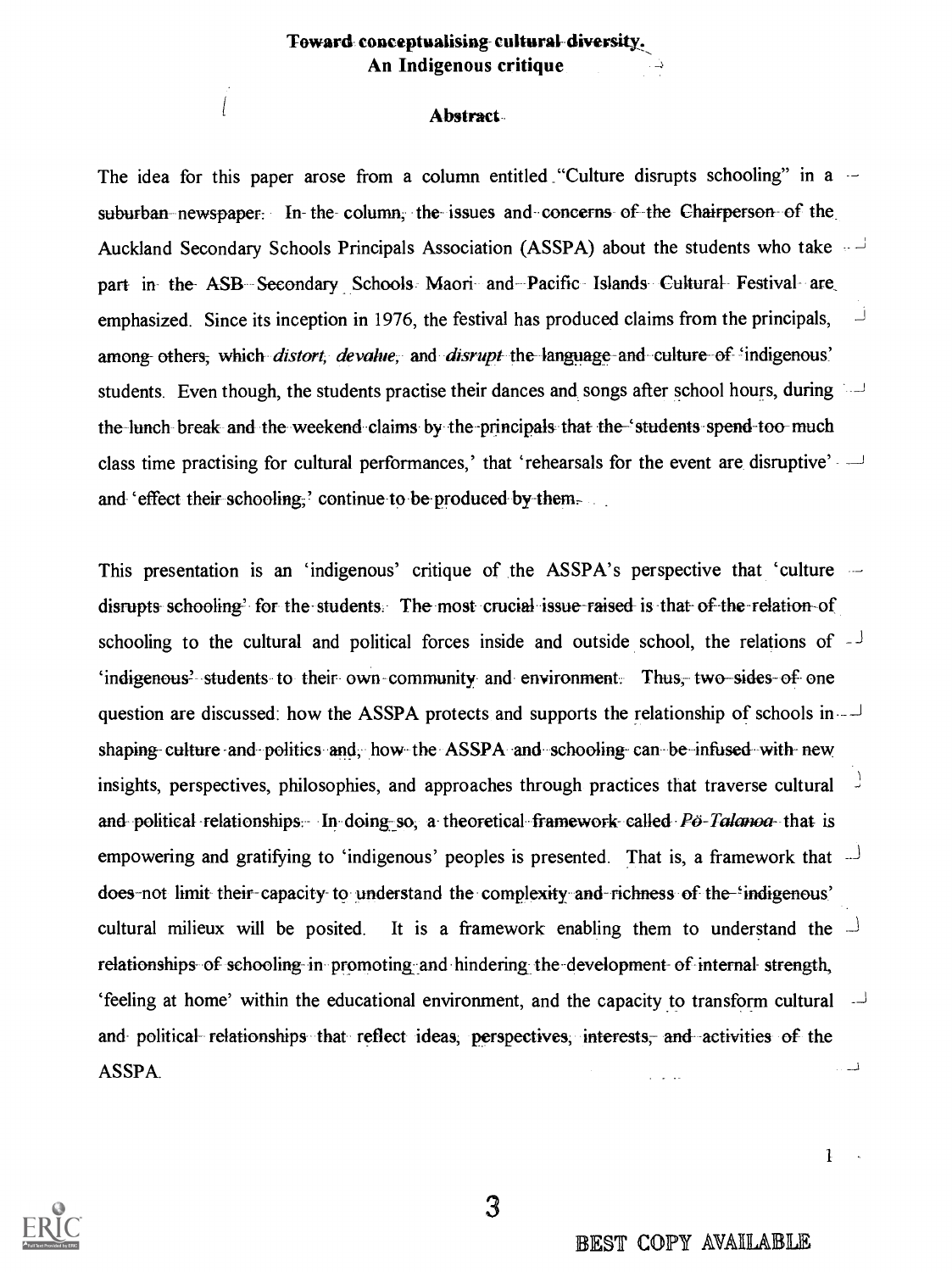This article is written from the perspectives of both an-indigenous *Maori* and an indigenous Tongan researcher, so, ways of understanding the term 'indigenous' are addressed. The nextsection queries the historical; social; economic and political capacity of schooling in terms of the important concepts of 'culture'. Finally, the theoretical framework called Po Talanoa will be-presented. The central-thesis is that schooling ought to be-a partnership in-which-both-the school and 'indigenous' peoples, aware and proud of their own language and cultural  $\overline{\phantom{a}}$ practices: represent the force for creating a richer-pedagogical environment. The words distort, devalue, and disrupt are highlighted in the first paragraph because they are important  $\rightarrow$ in understanding the position taken in this paper. Thus, the view of this paper is that السان schooling is a political act not a neutral one..

### The indigenous milieux. Maori? Tongan? New Zealand European/Pälangi?

From the outset, it is important to shed-light-on how the term 'indigenous' is appropriated in the discussion in order to understand the relations of 'indigenous' students to his or her  $\overrightarrow{v}$ community and environment. In Decolonizing Methodologies: Research and Indigenous *Peoples*, Linda Smith has argued that the term indigenous is a relatively recent one and it  $\overline{1}$ 'internationalises<sup>2</sup> the-ordeals and the-problems of some of the world's *colonized-people*<sup>1</sup>. In an attempt to avoid collectivising the many distinct societies whose mind, spirit and body have been disrupted by a colonising society, the term is used here to refer specifically to  $\overline{\phantom{a}}$ Maori who have been subjected to settlement of the mind, spirit, body and, land by a colonising society in Aotearoa-New Zealand. Also, it refers to the migrants from the  $\overrightarrow{I}$ Kingdom of Tonga- whose specific way of thinking: and- quality of life are- shaped- by a colonising society, even after it has left the tropical islands to the north. Of course, Mäori  $$ and Tongan people- cannot escape from their own language, assumptions, histories, sacred traditions, sacred ceremonies, ancestors, kin affiliations, beliefs, values, responsibilities, obligations and, challenges.\_

The connections and interactions between the mind; spirit and body-play an important part in understanding the term indigenous. The mind refers to the 'mindscapes' or ways of thinking —



4 BEST COPY AVAILABLE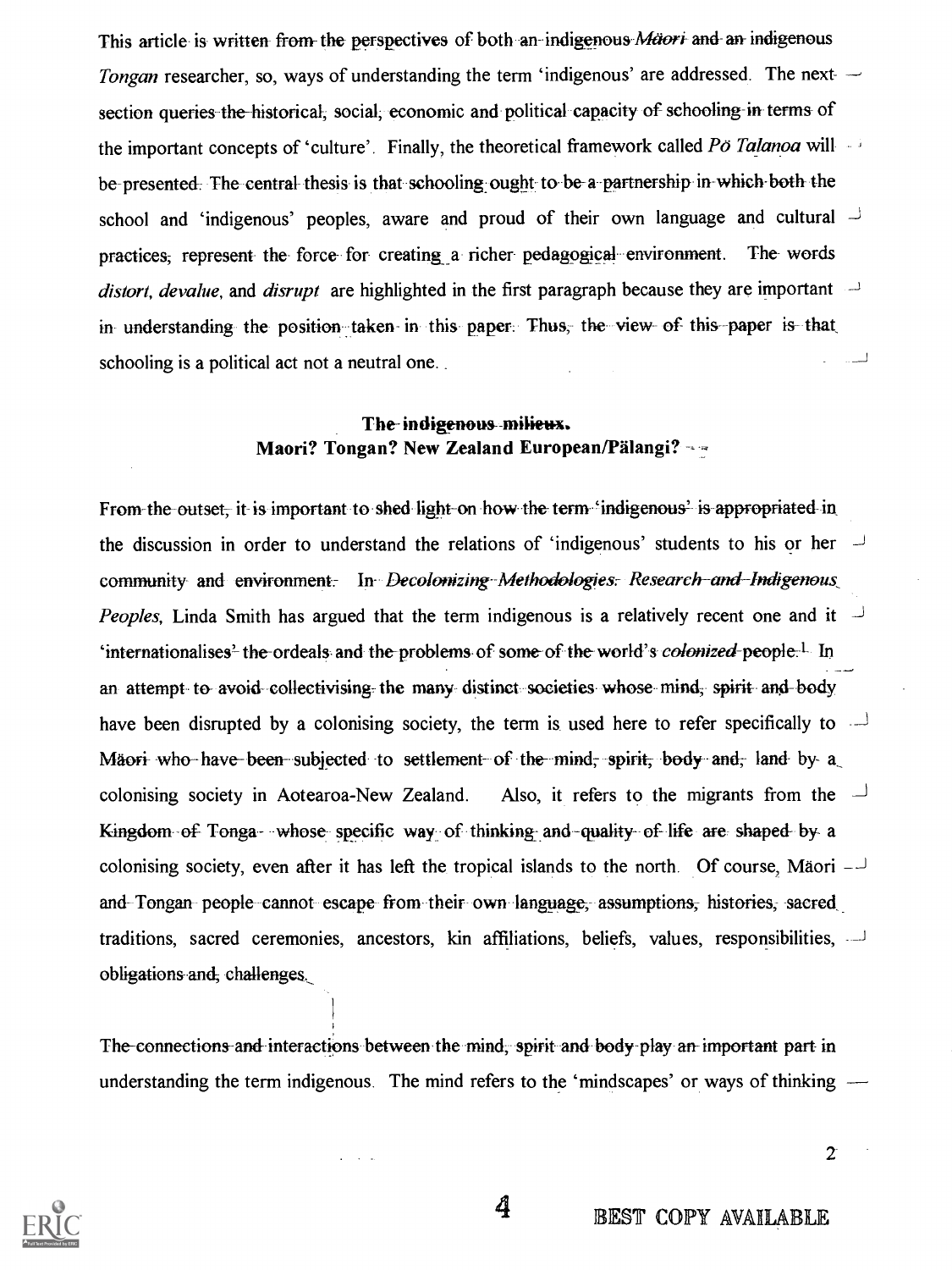about people (kin- relations based on common descent) and place (which includes sacred dwellings, sacred mountains, sacred waterways, sacred sites, and so forth).<sup>2</sup> The spirit is related to the most deep passions for ancestors and deities in whom a person believes, values, dreams about, and- to- whom s/he- is committed. The body, in turn, is connected with the person's decisions and activities. Indigenously, then, the term can be characterised by the balance of the body, mind- and spirit; relationships and renewal; acknowledgement of the ancestors, spirits, or, deities that activate the world around them. From this point of view, indigeneity is coming-to-understand that all life is living and filled with meaning.

It is instructive to note that it might be considered odd by some fourth, fifth, and sixth generation New Zealand European/Palangi people to envision Tongan migrants as indigenous people in Aotearoa. Therefore we turn to the important contribution of linguistics to clarify the idea.<sup>3</sup> While-Mäori culture-was produced in Aotearoa and-most of what Mäori believed about- their changed lived experience was indigenous knowledge formed in Aotearoa-New Zealand, their language had no contact with other languages because these first settlers remained isolated from their island homeland (meaning region) in the Pacific Ocean for centuries. It is not a matter of geographical distance, though, that is important to understanding- how the term indigenous is used here; but, the idea that Tongan and Mäori (among others) descend from a common linguistic ancestor. That is, the languages belong to the same subgroup of Austronesian, in this case-Polynesia. In addition; the traditional- stories that Mäori, as descendants of the first people of Aotearoa are now known, brought with them are-the-same-as-those-told, for-example, in Tonga. The idea that-languages change is in itself neither particularly remarkable nor useful to this discussion. The interest lies in the notion that- the ubiquitous and powerful influence promoted by perceptions of cultural-rupture signal that Maori and Tongan peoples' knowledge of songs, poetry and dance: and the peoples' conceptual and linguistic ways of organising knowledge remain in-danger of being-disrupted on stage and in school. Thus, the suggestion is that it is the impacts of disruption on Tongan and Mäori languages, literature, dances, songs and ceremonial dramas that 'internationalises' the indigenous relationship between them.

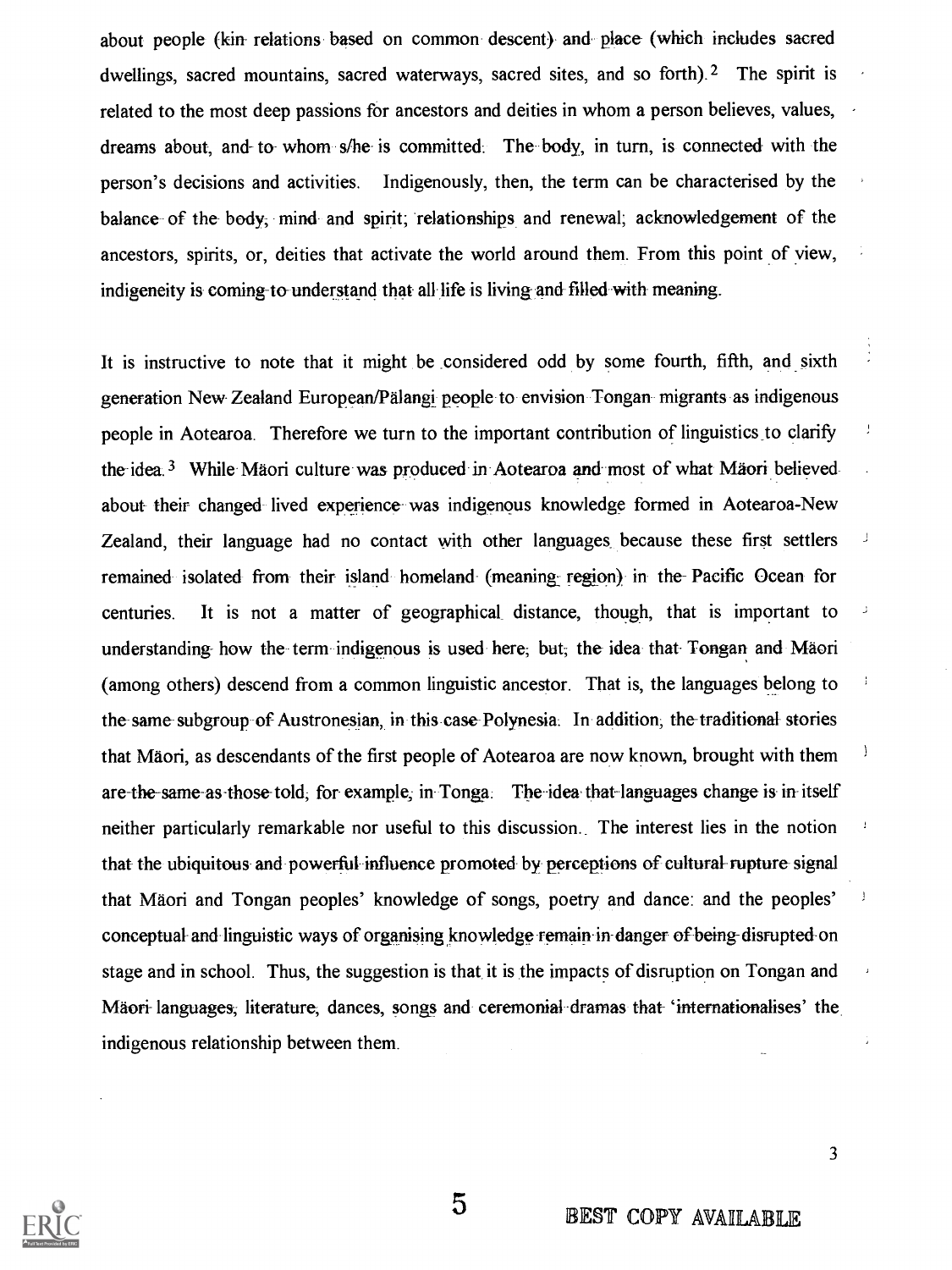This also brings up the problem: What shall New Zealand European/Palangi people who might legitimately want to claim some kind of indigenous status in Aotearoa be called? As Smith- puts it, the- term has been co-opted politically by descendants of European settlers who lay claim to an indigenous identity through their occupation and settlement of land over several generations or simply through being born in Aotearoa. This conveys some sense of people who belong to the country but they tend not to actively struggle as a society for the protection of Mäori and Tongan languages, knowledges and cultures, or support the selfdetermination of Mäori whose forbears once occupied the land they have settled. New Zealand European/Palangi people's linguistic and cultural homeland is somewhere else; their cultural loyalty is to some other place, the United Kingdom, for example. They are a reflection of the fact that the first disruptive contacts in Aotearoa were with people, generally white men, who subscribed to a fairly uniform set of beliefs about language, society, property, government and religion passed on through schooling and the work force. This conveys the sense of people who belong to Aotearoa but do not share the experiences as people -who- have-been subjected to the disruption of their body, mind and spirit. From- this point of view, it is clear that New Zealand European/Pälangi people are not considered indigenous-in this- discussion.

This being- the- case, culture cannot be- more- or less the-same- for everyone because the inevitable selection of knowledge, experiences, and skills for schooling and the work force occurs over a- terrain of different people and their places. The point- being- made-is- that different people from different places conceptualise culture in different ways. It should be emphasized that the term is problematic, complex, but irreplaceable to a discussion of performing arts, schooling and cultural diversity. In the interests of conceptual clarity and to diminish- the- risk of misunderstandings, the- critical. ideas of- Thomas J. Sergiovanni, Paulo Freire, Maria de la Luz Reyes and Alison Jones: Ana Maui Taufe'ulungaki, Kabini Sanga, Manu Aluli Meyer, Konai Helu Thaman, among-other indigenous- educators; are drawn upon to shed light on what culture can and ought to mean in school.<sup>4</sup>



BEST COPY AVAILABLE

4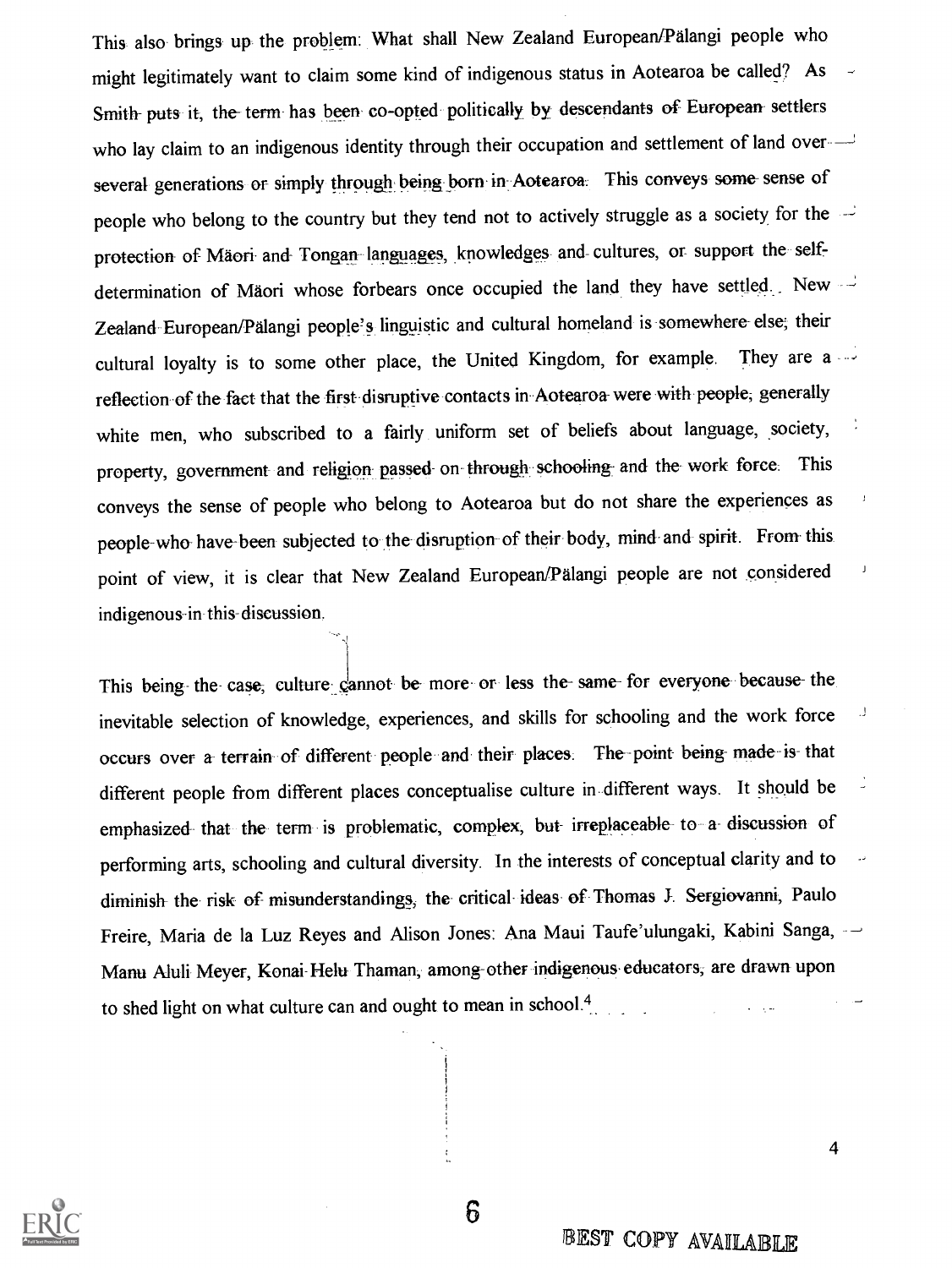#### Cultural diversity- and humanity

In discussing how the ASSPA protects and supports the relationship of schools in shaping -culture and politics, it is worth referring to the ideas depicted in Thomas J. Sergiovanni's text, Moral Leadership <sup>5</sup> According to Sergiovanni, the 'managerial mystique' represents the dominant 'world view' of management theory and practice and is reflected in the curricula of schooling, among other institutions. For the most part, the managerial-mystique- is- biased toward rationality, logic, neutrality, the importance of self-interest, individuality, a notion of time as-linear, sequential and irreversible and, assimilation. Emphasizing these values means dismissing emotions, passions, and morality; devaluing the importance of group membership and a sense of belonging to a place; distorting the notion of time as part of the whole environment of living; disrupting the languages, responsibilities and obligations of the indigenous milieu as important qualities. There is a- tendency, then, to- focus- knowledge, attention, and skills so narrowly that principals and teachers have become incapable of thinking and acting beyond prescribed information, skills and roles-

Maria de la Luz Reyes challenges widely accepted assumptions that undergird and \_guide schooling for linguistically different students in her claim that the practice is:

"similar to the 'one size fits all' marketing concept that would have buyers believe that there is an average or ideal size among men and women ... Those who market 'one size fits all' products suggest that if the article of clothing is not a good fit, the fault is  $\sim$ not with the design of the garment, but with those who are too fat, too-skinny, too-tall, too short, or too high-waisted".  $6$ 

Alison Jones' work comparing Palangi and 'Pacific' female students in a secondary school in Auckland city puts the notion of disruption or exclusion in the following way:

"School success is not a result of cultural differences as such, but is a-result of the way in which schools unconsciously make familiarity with the dominant culture  $a$ prerequisite for school success ... The values, ideas, ways of thinking-and acting which children in dominant groups learn through their socialisation in the family are converted-into valuable school credentials by the school".7



BEST COPY AVAILABLE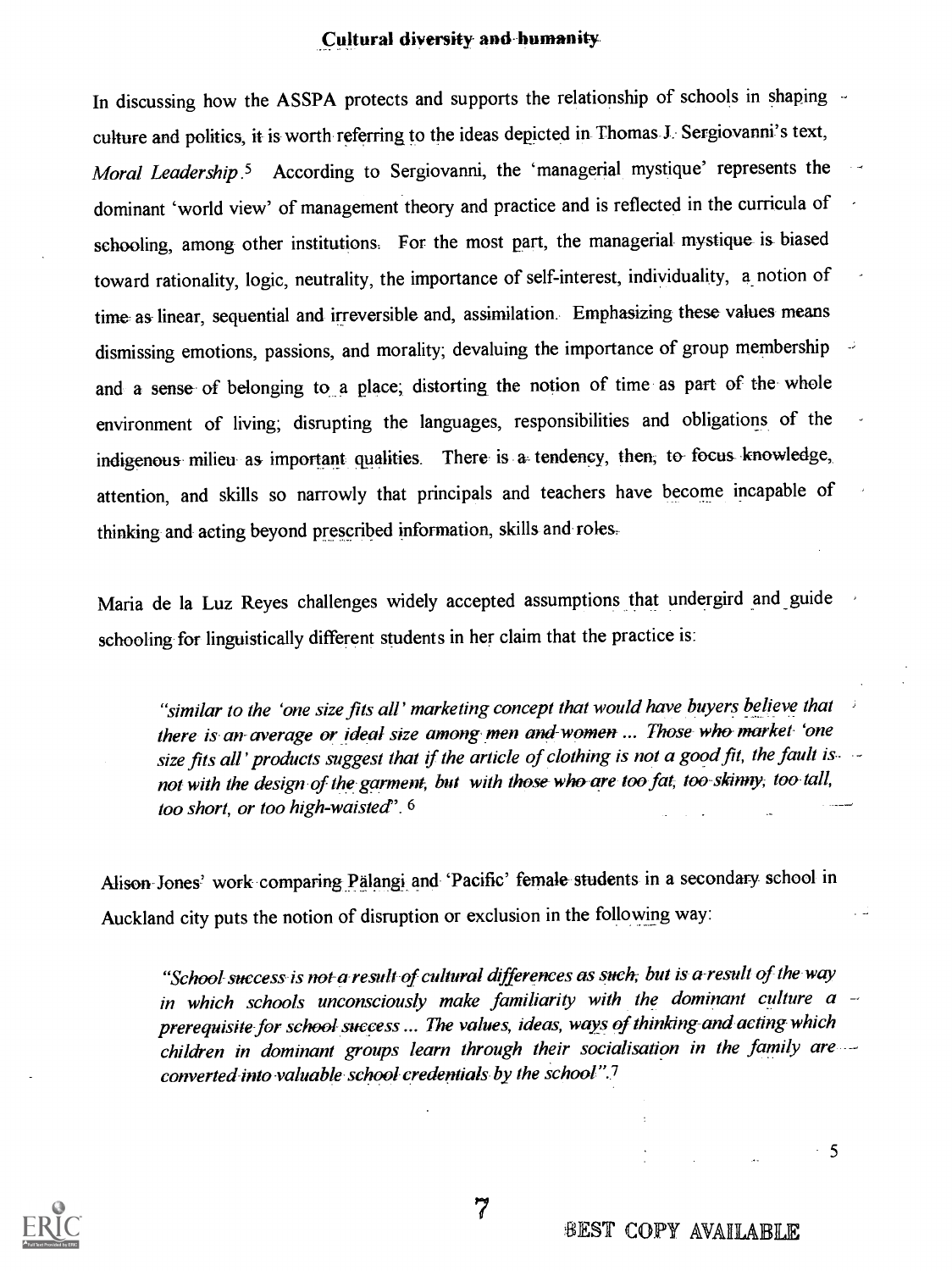Colin- Lankshear's work throws further light on exclusionary practices in schooling. He  $\alpha$  observed that:  $\alpha$  is a set of the set of the set of the set of the set of the set of the set of the set of the set of the set of the set of the set of the set of the set of the set of the set of the set of the set

"The only 'reason' I can see for requiring migrant children- to be- taught and examined in English is in order to Anglicise, uniformise or domesticate them. This is  $a -$ political act that disempowers and disadvantages those who are 'other'. It is to  $\overline{\phantom{a}}$  privilege sameness over difference. As far as I am concerned, this is to dehumanise  $\overline{\phantom{a}}$ others. It also makes a society less interesting to live in. "8

It should go without saying that the same assumptions hold for Mäori. On these versions of schooling, then, the venerable assumption is that the ways of learning and teaching deemed effective for students familiar with the dominant New Zealand European/Palangi culture will foster all students' schooling no matter what their language and culture may be. The real significance of this posture, though, has more to do with what it excludes than what it ... includes. That is, schooling does not simply provide knowledge- (meaning- accumulated experiences); rather, it dismisses one kind of knowledge for another in the context of a power relationship. Power, in this sense, is almost characterized by what is excluded.

If Maria de la Luz Reyes, Thomas J. Sergiovanni, Alison Jones, Colin Lankshear, and other critical theorists are- accurate in their portrait of schooling, then, educational activity has- some way to go before the indigenous people can be confident that the prevailing approaches to teaching practice-are well-considered and, principals and teachers are able-to think beyond the boundaries of "generic teaching methods".9 The danger for the indigenous students in the preference for the prevailing approaches to teaching practice in secondary schooling is that the- ASSPA- has come to- believe- that there- is one- way of- understanding- conditions- of education, one valid methodology and one valid policy of knowing about how people relate to schooling.

What seems to be happening in the ASSPA is that the principal's lack of conceptual- clarity has led to their confused understanding of the term culture. This has influenced how schooling- issues; particularly those cultural relations of the indigenous peoples, are approached. By assuming that a fixed and static set of beliefs about language, society, property, government and religion passed on- through schooling are shared understandings of



 $\beta$  and  $\beta$  and  $\beta$  6 and  $\beta$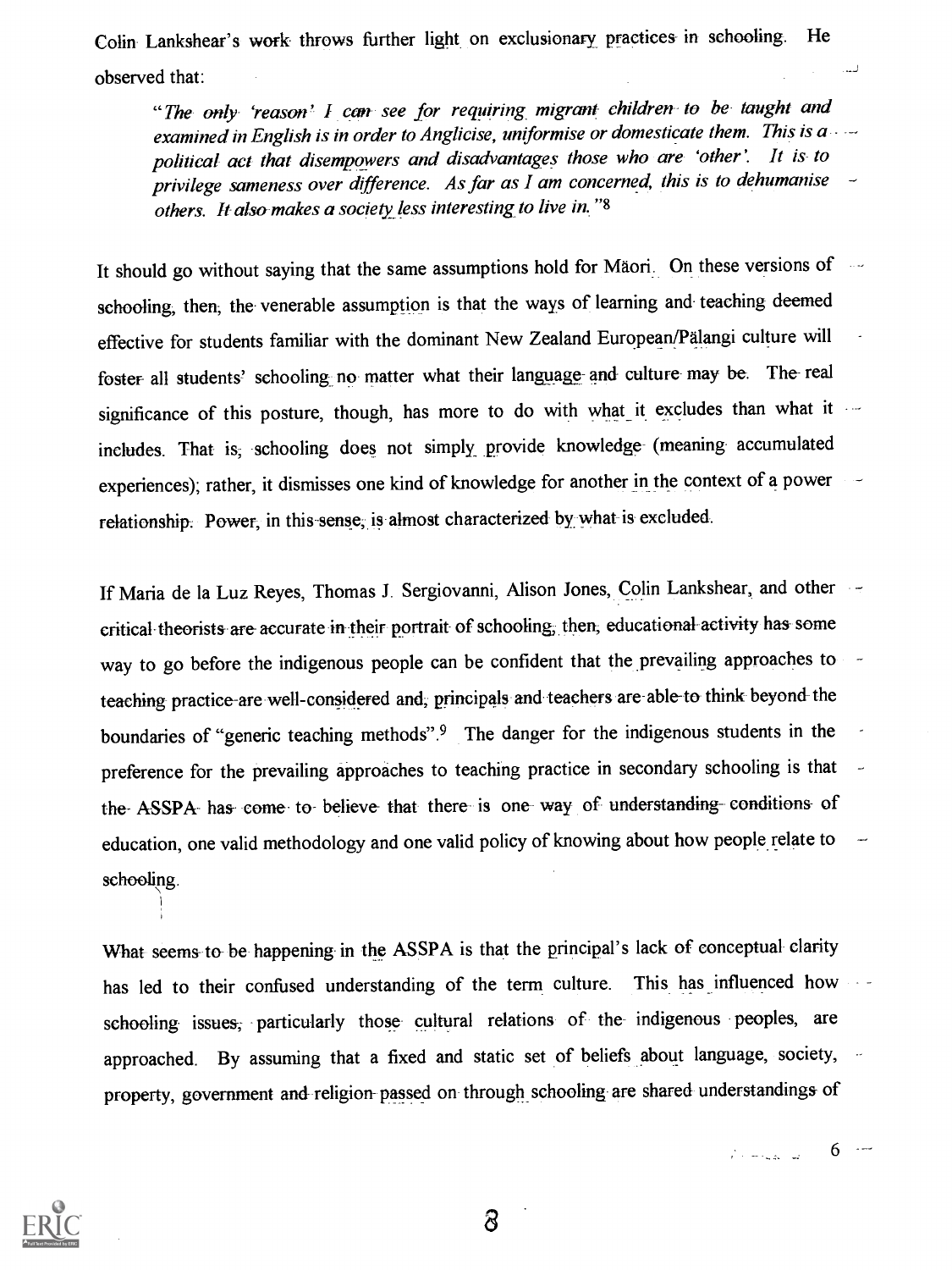the term, the ASSPA has run the risk of 'talking past' the indigenous peoples without realising it. Thus, a clear distinction needs to be made between the people whose culture is disrupted and those who participate more or less unobstructed in Aotearoa.<sup>10</sup> As previously  $\sim$ mentioned, the former- group are- constituted principally of the indigenous peoples from Aotearoa and Tonga, among other migrants from the Pacific Islands cultural milieu. They are the- communities whose position has been established historically through military conquest, or social, or economic, and/or political disruption. The important ideas are that the communities whose specific language and culture are devalued in school are situated in the lowest position in the social, economic and political hierarchy and are severely discriminated against. Those who participate more or less unobstructed would include the professional and managerial middle class, such as the ASSPA, whose English language and its attendant values,  $$ ideas, ways of doing things prevail in secondary schooling, This being the case, it is clear that culture symbolises the tenuous relationship the indigenous students have in school. It seems reasonable to suggest, then, that the ASSPA plays an active role in shaping what happens in schooling. This means that schooling is not neutral. From this point of view, it appears obvious-that the dominant 'culture disrupts schooling: for the indigenous students.

In Pedagogy of the Oppressed, Paulo Freire posits that the anthropological concept of culture is- central- and indispensable to the education of people in their coming- to know about- the world.  $11$  In his view, the concept of culture as an educational theme generates and brings forth peoples' awareness of the world of culture and the many aspects of realities that touch their lives: Freire-does not attempt- to define- culture specifically. The- assumption is that he seeks not to limit the frame of discussion by defining culture in some static sense; rather the idea- is- to allow- people to draw upon their own knowledge and experiences as culture- that constitutes the way they think, act, and live. For example, it is through dialogue and  $\overline{a}$ community participation that the- indigenous peoples come- to- understand how their knowledge and experiences are produced and how to transform the marginalised social,  $\sim$ political and economic situations in which they find themselves.



9

ŧ.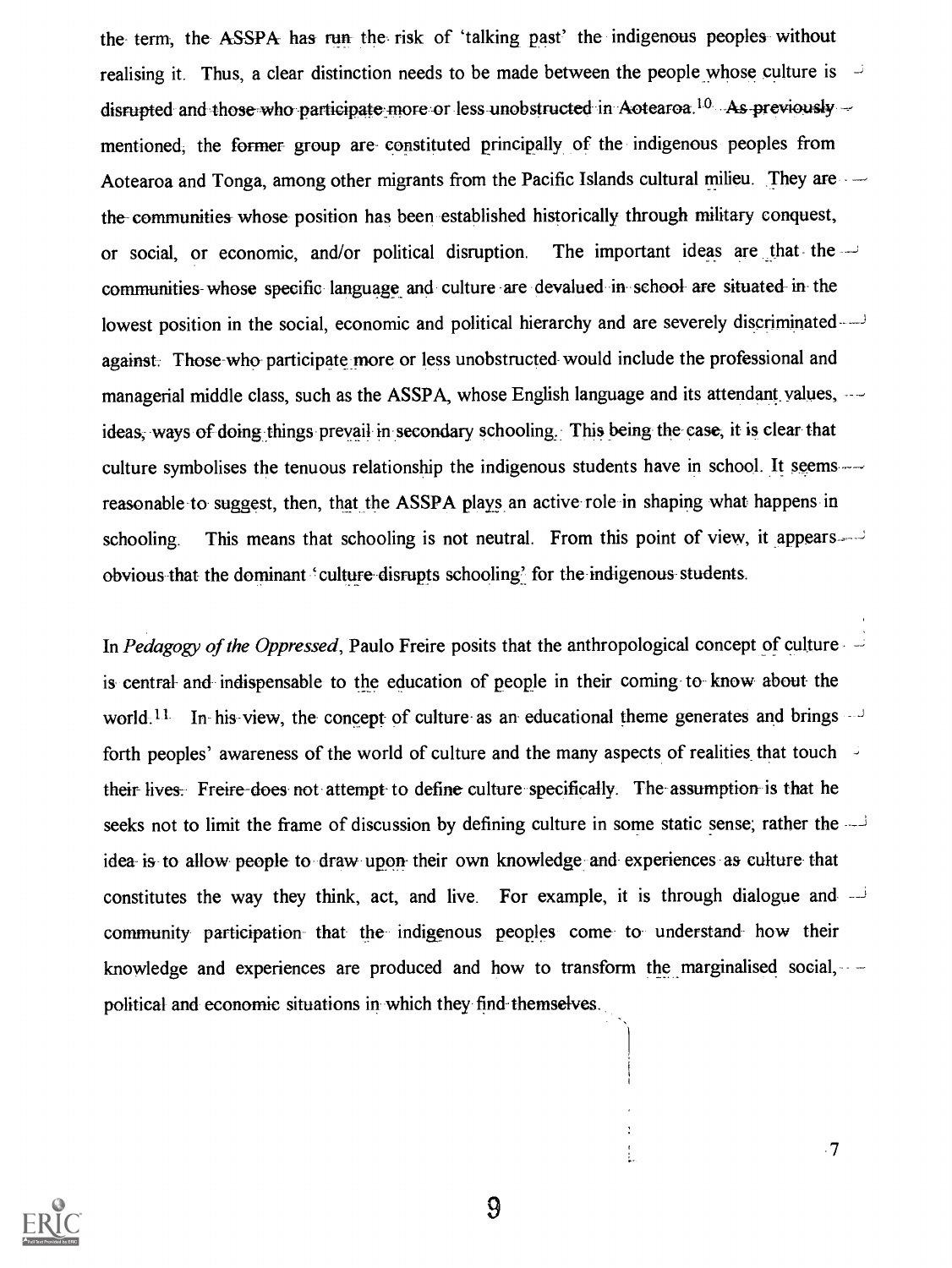As Freire puts it,

"culture clarifies- the role of people in the world and with the world as transforming rather than adaptive beings".<sup>12</sup>

On Freire's view of culture as transformative action, it would appear that educative practice to mitigate against the beliefs of institutionalised discrimination, marginal status and cultural  $\rightarrow$ rupture requires- a- holistic approach in the class and school: Freire would argue that the beginning for any educative programme is the students' own language and culture. Yet, Freire is- well- aware-that this initial part of a process for establishing an awareness of a person's culture also means that the students are required to learn the language and culture of the  $\rightarrow$ school. His work, while not without its flaws, provides important signposts for the indigenous communities seeking to engage in political action for curtailing exclusionary practices. This is the transformation that Paulo Freire wrote of in Pedagogy of the Oppressed, a transformation in educative practice that seeks not only to liberate the oppressed, but-the oppressors as well : an empowerment struggle- led by a vision of humanity that supports indigeneity and diversity, and increase in power through genuine dialogue and community participation. On this account, it is clear that Paulo Freire's philosophy and practice would provide the indigenous peoples with ways of working against disruptive - practices- in an effort to go beyond the 'theoretical straitjacket' of cultural and political uniformity.

In drawing a- parallel- with Freire, an indigenous concept of culture would provide- a way of apprehending the world as a process embodying broad vision, wide interests and sufficient ability- to- carry out many responsibilities in daily- practice including producing an understanding of cultural, political, economic and educative activities and, taking action against-the-oppressive forces of reality. Conceptualising culture in this way means retrieving the 'old' so as to understand what is 'new' and to make changes whenever possible. Indeed, beliefs, customs, traditions, and so forth, differ between the past and present. Old and new ways are lived differently. On this conception, culture refers to the legacies related to the past and is- vitally concerned with the present way of living, and the future. More to the point, it is through interweaving the lived realities of ancestors and older adults; and personal --



10

 $8 -$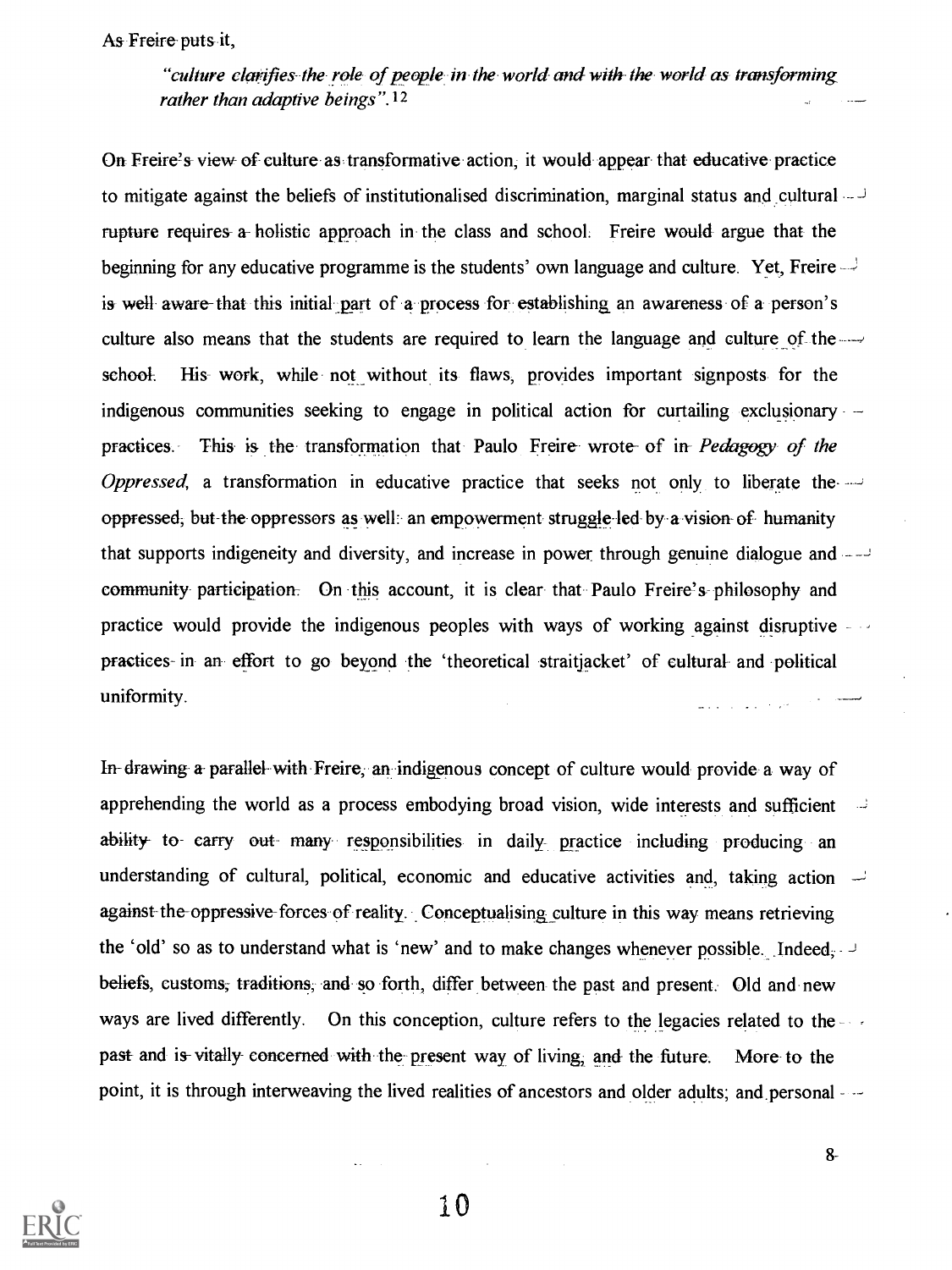present lived- experience that the indigenous peoples acquire understandings- of themselves, thereby bringing them authority to critique the disruption of their particular langauge and culture. Conceiving of culture -as interweaving the past and present lived experiences means that the indigenous understanding of time is not linear, independent and irreversible; rather, time is- understood- as part of the entire- environment of living, including the future. The perception accentuates that what is required is not further disruption of the indigenous cultural- practices but a reconnection of time- and people; the-inclusion of personal- history in influencing the relationship of the students and the teacher, and curricula that connects with the language of the students' lives. The point is to change the artificial linear and fragmented notion of time for the students to make sense of their social and historical situations, to make sense- of themselves, and, ultimately, for illuminating the political forces- that may impinge upon the possibilities for transformative practice in the class and school. فالداران

The imprint- of the-dominant society and culture; though, is inscribed in a whole- range of school practices: The English language, school rules, selection and presentation of school  $$ knowledge; classroom-social-relations, and the exclusion of the indigenous cultures. What is crucial to recognise is that an indigenous concept of culture is an intricate world of knowledge that richly interweaves the- English language and its attendant- cultural practices with- the particular indigenous language and its ensuing values, and so forth. The belief is that cultural  $\rightarrow$ understandings are-preoccupied within the language-a- person-speaks and- in-turn; this language extends out of the spirit of a place, out of the people sustaining life. On this belief, language becomes the rallying point for the intercommunication between history, art, music, education, philosophy, sociology, psychology, economics, law, politics, healing, care for the environment; spirituality, and so on. This leads to the view that not only is it impossible to separate people from their relationship to language, place, time, politics, wealth, knowledge,  $\sim$ technology, nature; religion; spiritual wisdom, and emotion; it is theoretically dishonest. The point is that the indigenous ways of talking do not coincide with the linguistic boundaries of English; rather, the idea is that language conveys a knowledge of people and place. Consequently, learning is never incomprehensible since it is firmly connected with a person's - and entire peoples<sup>2</sup> concrete existence, in their language and beliefs; and a wider sense of



1I

BEST COPY AVAILABLE

 $s_{-}$  ,  $s_{+}$  9.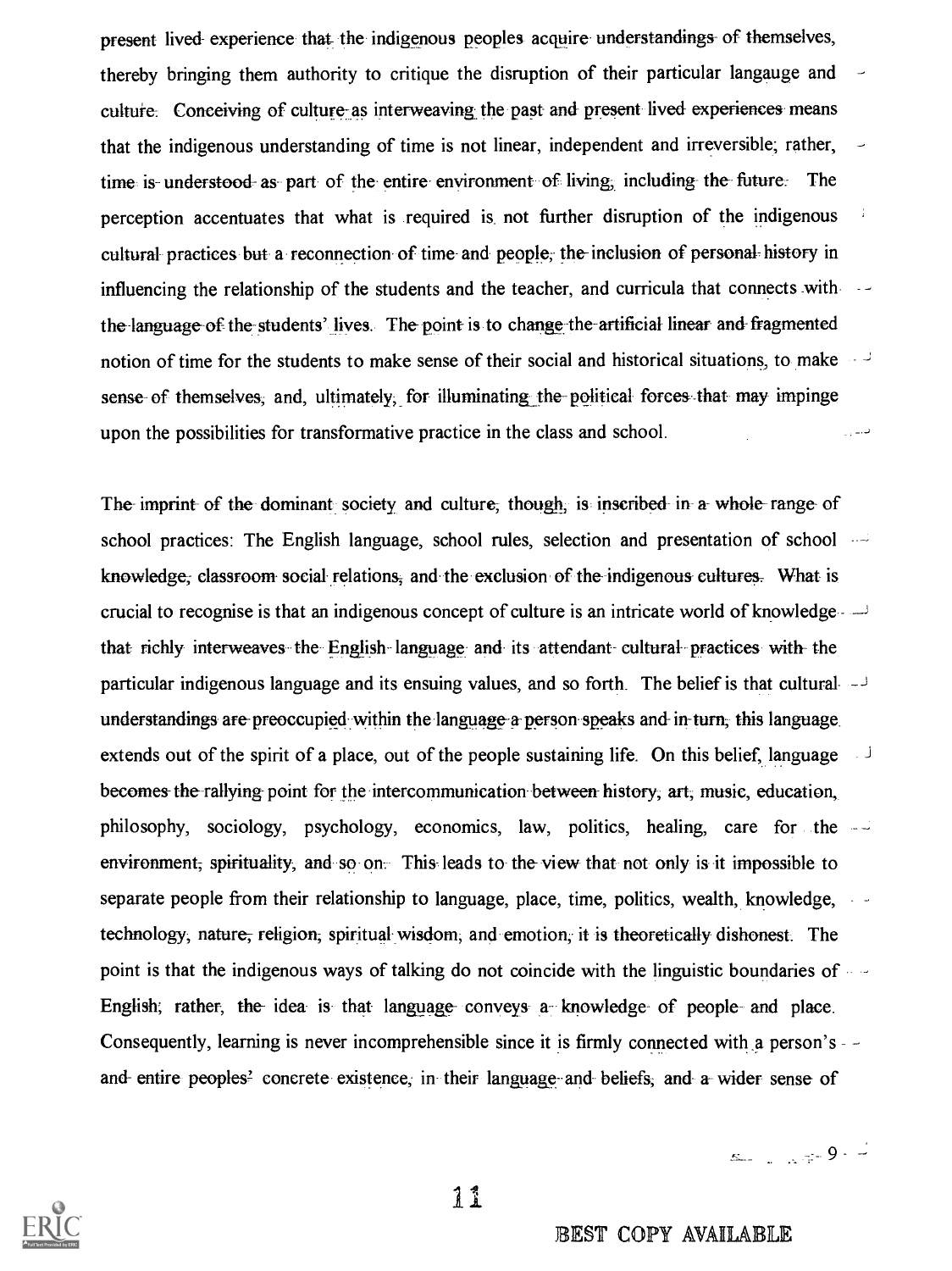reality. Still in this view, the indigenous languages of Aotearoa- and Tonga, for example; are mutually intelligible and the people still have much in common - words, philosophies, and  $\overline{\phantom{a}}$ stories: A common feature of the languages is their holistic and process-view of the complex relationships that exist within the cosmos, nature and society. An important consideration  $\Rightarrow$ that the ASSPA cannot ignore is that Mäori and Tongan people now communicate with each other using the English language with all its cultural problems for conveying meanings arising out their specific settings. It seems reasonable to suggest, then, that language is at the heart of  $\cdot$   $\neq$ culture.

Regardless of the extent of contact with the dominant culture, though, the indigenous peoples through their personal experiences are aware and insistent about their own ways of communicating and interacting. The communities are deeply aware of the necessity for schooling that incorporates and stresses their apprehension of their intimate situation. The language of schooling, testing, credentials, remediation, and so forth should always be the language in which possibilities for success are greatest and/or in which the students feels most at home. The point being made is that it does not make sense to separate people and place, language and culture, and educational activities into speaking, reading, and writing. The aspiration- of the people cannot be to learn in a classroom that produces students who could lose their vitality grounded in their own cultural identity, and provide them with a way of knowing associated only with the prevailing society and culture. To approach schooling in this way would be to disrupt their learning in both their own and the dominant culture. What is required instead is a devotion to schooling where Mäori and Tongan people, for example, will have their experiences, values, and ways of communicating reflected alongside the officially sanctioned view in the educational environment.

The critical issue is that the indigenous experiences contribute valuable insights and different viewpoints from which to draw upon during schooling. Most important, culture's dynamic constitution and its relationship with schooling are both emphasized in an indigenous cultural concept. That is, the concept signals a dynamic process where- teaching, learning and the place of learning and teaching are all interconnected, familiar and affirming for the students.

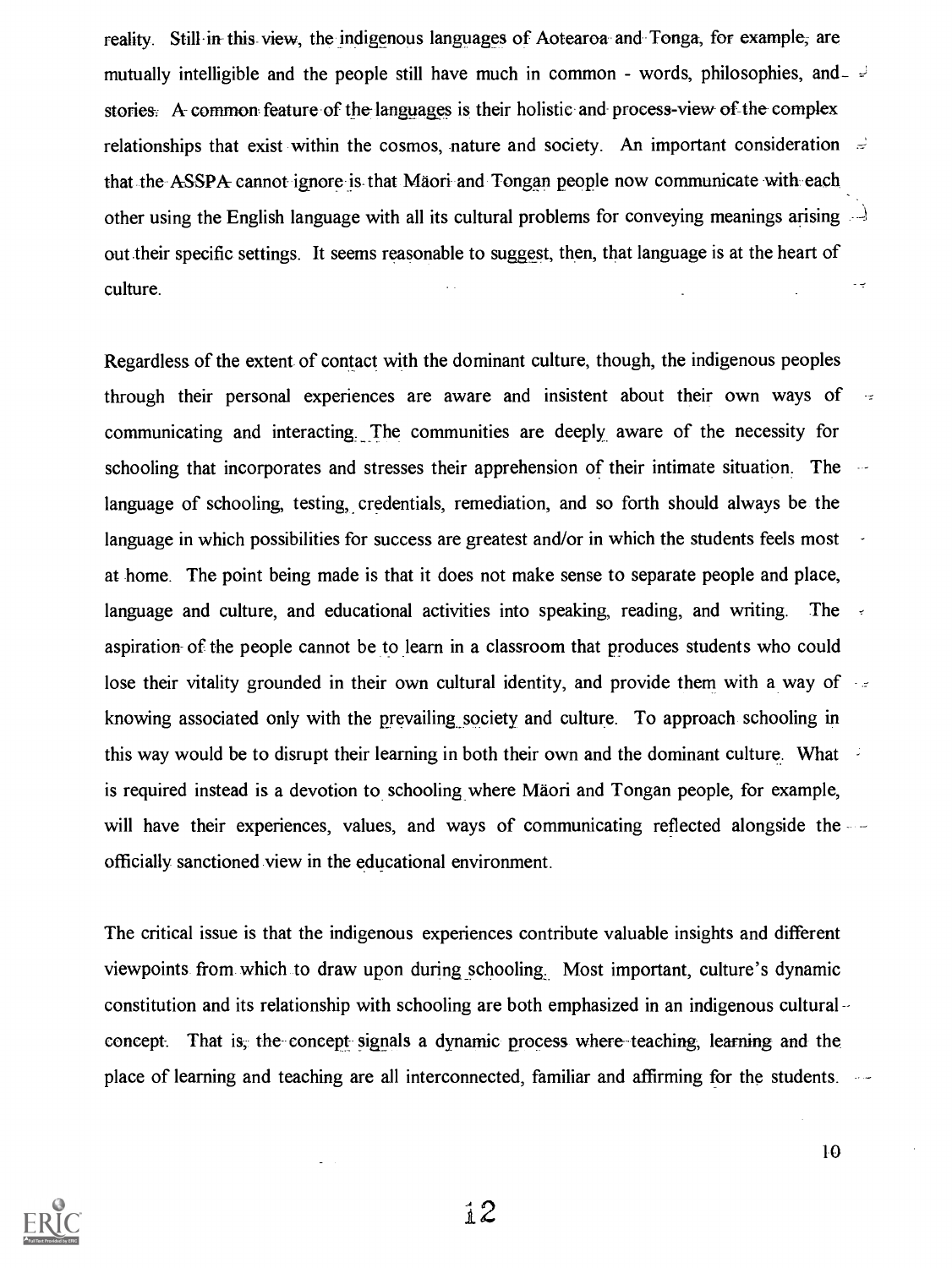Stated in a different- way, the ideas for an indigenous concept of culture are neither conceived nor set in motion in a vacuum; and that culture is neither lifeless nor fixed. لي .

Of course; how the-following generation makes sense of the world will- not be the-same-as for their parents or their grandparents. Their experiences, their view, their way of understanding and-acting- the world will be different. So, what- is passed on to succeeding generations- may not be the same. It would seem reasonable to say, though, that so long as the ASSPA\_\_ perpetuates only the English language, envisions reality as linear, and conceives of time as an independent element that can be manipulated to improve contact time between the students and the teacher and, convey a smooth-running operation of specific prescriptions- and methodologies, among other educational outcomes then schooling for the indigenous students will continue to be a disruptive force upon them. No matter how well a school-is organised, the unexpected and unpredictable take place daily. In the complexity of cultural issues, the ASSPA- ought to begin to acknowledge the reality of tensions that result- from different languages, interests, values, and practices, from privilege, oppression, and power as they are  $\rightarrow$ lived by principals, teachers and the indigenous students in class and school. It would seem obvious that the process requires taking into account a dialogue between cultures. نياء المسار

#### A- Dialogue between cultures: Po Talanoa

According to the report in the Central Leader:

"the Auckland secondary school principals say students spent too much class time practising for cultural performances".<sup>13</sup>

Because of their cultural- and political- supremacy and economic prosperity, the ASSPA has gone on blissfully responding in pessimistic ways to the ASB Festival held each March in the city of Auckland. It is not proposed here- that the students stop- attending the Festival; rather, the belief is that they should have access to events that offer programmes for their particular culture. Such programmes enrich the students' lives and- provide a- deeper meaning to all knowledge.

From a- Tongan- point of view, the Festival is probably the- only event held in- secondary



i 3

 $\frac{1}{2}$  . . . . . . . . . . . . 11  $\frac{1}{2}$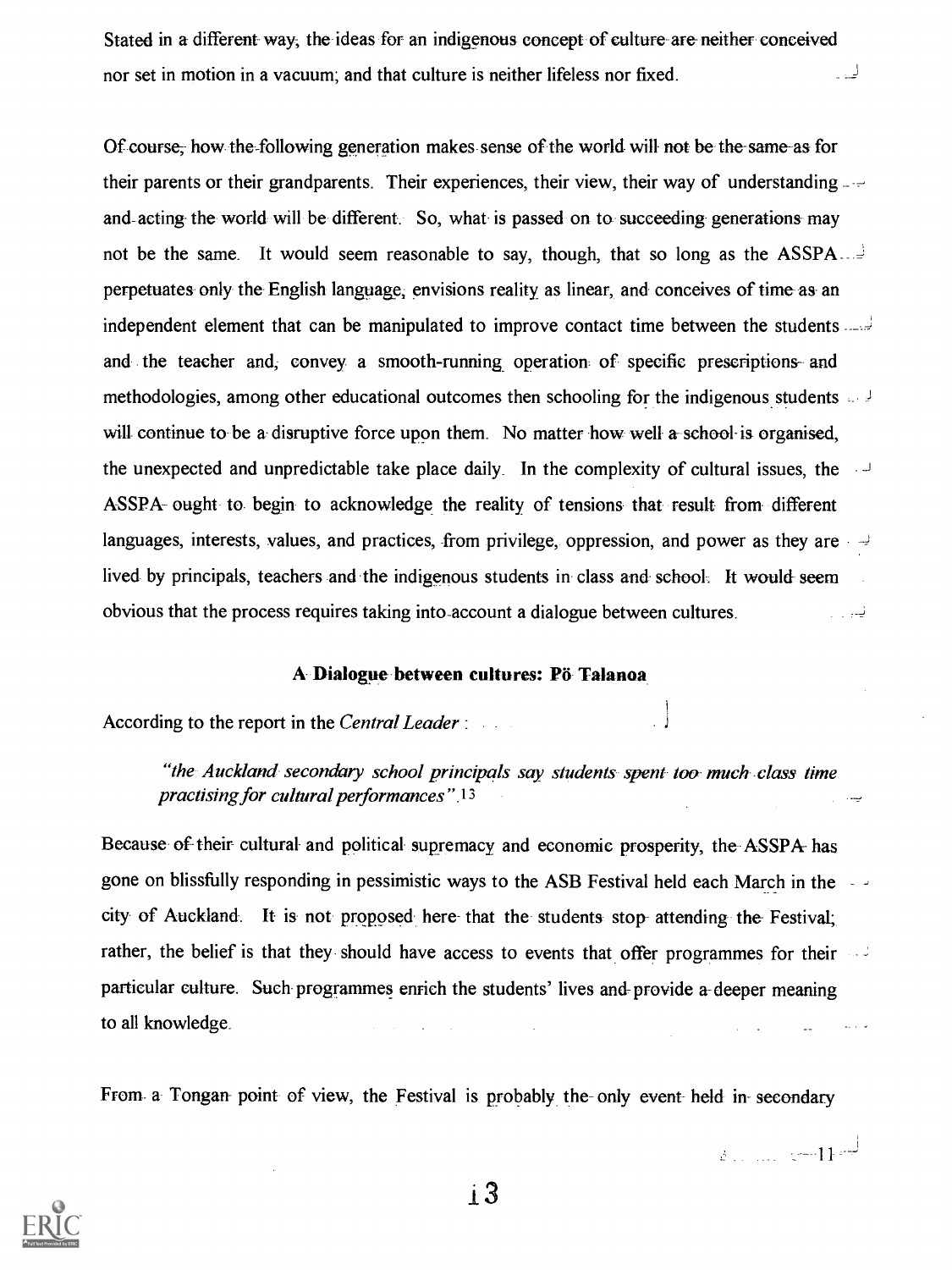schools when Tongan-students; their parents and the-wider Tongan community come-together with the ASSPA and teachers for six weeks every year. It is also the setting in which Tongan people- experience-living at the interface of many cultures; that is the school, the ASSPA, Mäori and Tongan communities, among others. This cultural interface necessitates  $\frac{1}{2}$ questioning how= schooling, can -be- infused with innovative insights; perspectives, philosophies, and approaches through practices that traverse cultural and political relationships. Dialogue-needs to be promoted between the indigenous-peoples-and-the-school. Forums of broad vision and wide interests that include the indigenous peoples, the principals and-teachers, and the Boards of Trustees are required to encourage dialogue between these groups to foster an educative environment that is supportive. What is suggested, then, is  $\frac{1}{2}$ expanding the range of languages; perspectives; interests, selection and presentation of knowledge, social relations in the class, and sharing economic resources in school. \_ Unfortunately there is no primrose procedure.

Calling for the inclusion of Tongan interests and values in schooling requires some clarification, for what is required is finance, parental involvement, curriculum-reform; cultural diversity and drawing attention to the dialogical and moral aspects in schooling. Dialogical and morally responsive schooling is believed to incorporate warm interpersonal-relationships and parents, tutors, students, the principal, and the Board of Trustees talking in a sophisticated and mutually respectful way with each other. In a discussion of the virtuous school, tatala, fakatalatala and mälie are important and complex themes for including Tongan  $\perp$ values and experiences of moral authority, for drawing out higher levels of human potential, for sharing values and working together, for empowerment concerned with commitment, duties and obligations, as well as with knowledge. These are the principles of the Pö- talanoa framework proposed in this section, and examples are provided of its use in practice.

Cultural-diversity- and good- pedagogy- are- conceptualized as those-relationships-produced in innovative and worthwhile learning contexts that are not fixed but are created and recreated as the students and the teacher engage in schooling. The Pö Ako project depicted here was established on the relationships of exhilaration, love and hope experienced by Tongan people

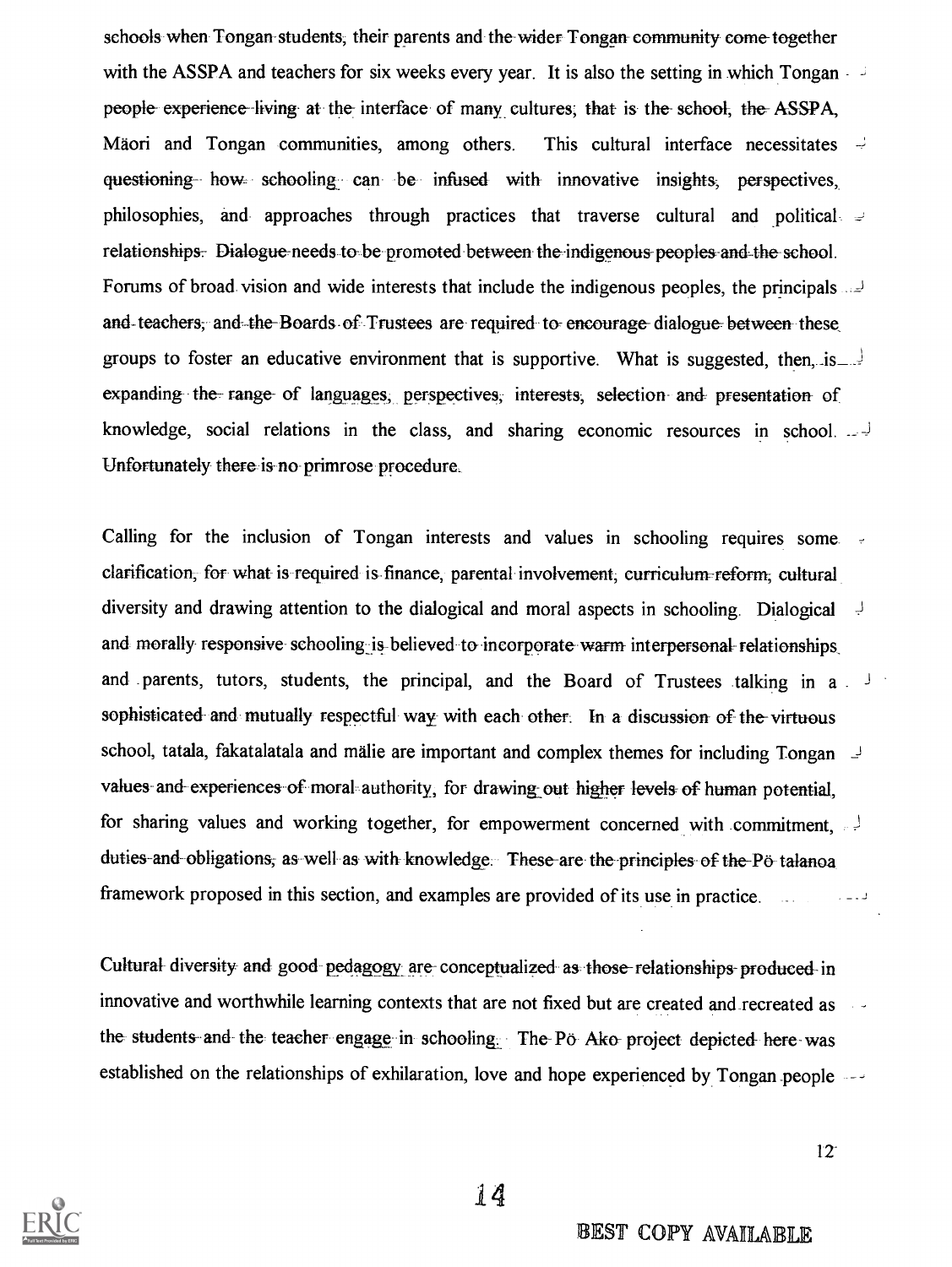during the ASB- Secondary Schools Maori and Pacific Islands- Cultural- Festival held in 1991 and 1992. The Tongan parents gratified and empowered by their children's winning performances on stage, now, sought ways to extend the passions and the successes gained in the performing arts to the classroom. For what was well-understood by the parents is that  $\frac{1}{2}$ their children's- academic success- is low and something had to be done- to- transform- the situation. Thus, in 1992, the Tongan community-based homework centre called Po Ako was established at Mt- Roskill- Grammar- School in Auckland. Po talanoa is a- process of learning that is unique to the Pö Ako and is integral to Tongan people's everyday living. The Pö Ako is a place-in which Tongan students talanoa with Tongan tutors about the homework tasks set by the school. It is the place where the students enrich their intimate culture and academic learning by using both Tongan and English language. In turn, talanoa enables-Tongan parents to raise personal, political, social and economic matters with Tongan educators, community activists and each- other in the pd.

The word po-talanoa is a verb and a noun. The noun po- refers to the night. The verb talanoa means to talk, to tell stories from the past and to relate experiences of daily living. As a noun, talanoa- is-the-talk, the-story, or the-tale. As an approach to- learning, po- talanoa- enables. Tongan people to unfold insights into schooling as it is practised in Aotearoa...  $\downarrow$ Conceptualising schooling as a cultural and political activity means introducing Tongan language into the learning process whereby Tongan people can connect with the place of their  $\frac{1}{2}$ experiences and their relationships to it through dialogue. For example, through talanoa in the po, stressed parents talk with each other, the principal and the Board of Trustees about their children's schooling. At the heart of po talanoa- is the capacity of Tongan people- to- relate with each other within a place based on kinship ties, faith, work, familiar experiences, knowledge; and so forth.

The- significance of po talanoa lies in Tongan- people's capacity to tatala and fakatalatala critically about the historical, political, educational, philosophical and cultural underpinnings of education in relation- to- them: The word tatala can allude to a- variety of contexts. As a verb, tatala depicts some kind of movement such as to remove, to take off, or to unwrap a

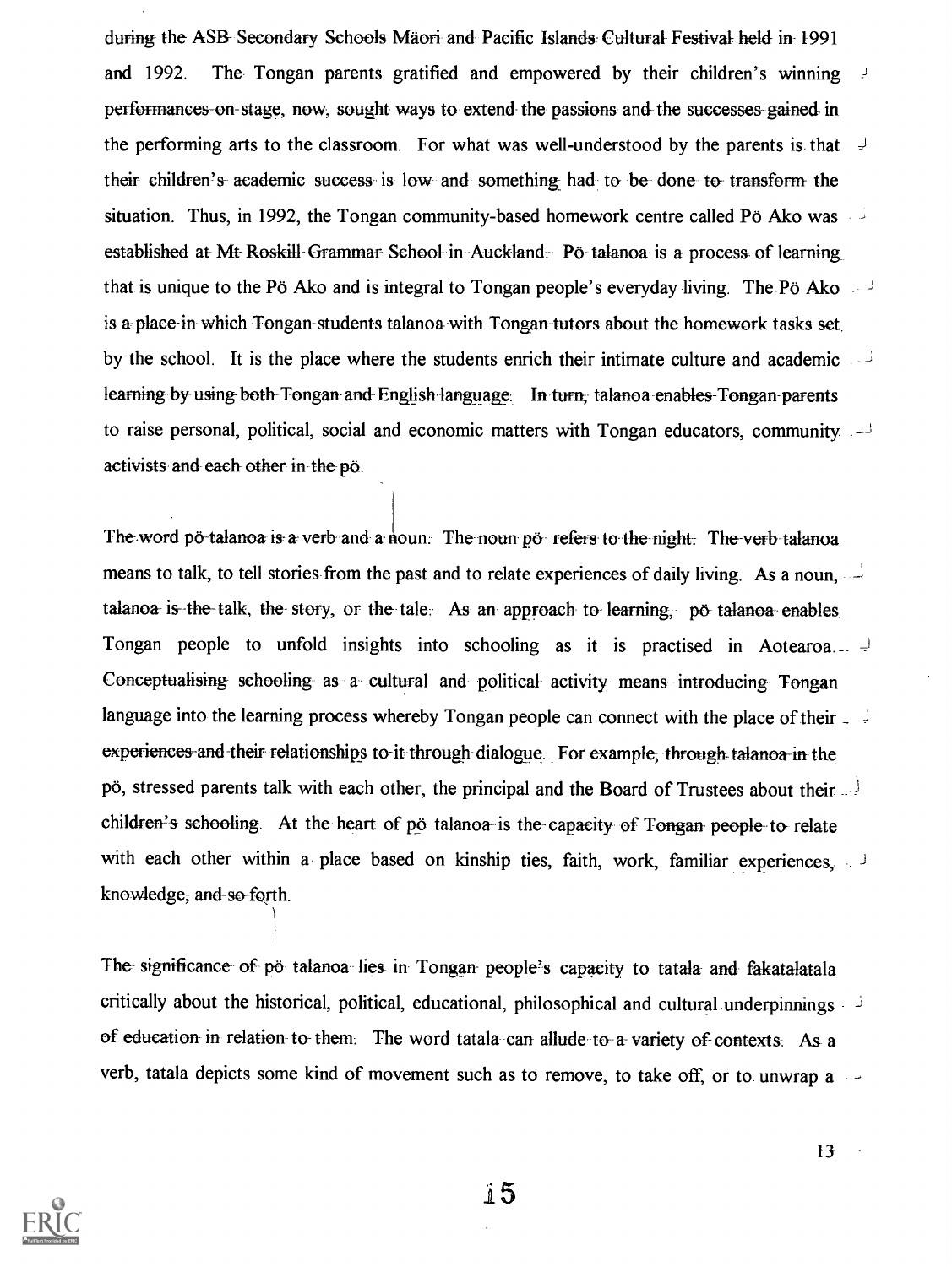cover surrounding a parcel and to unfold a roll of tapa cloth. Most important, it can mean to open a person's mind, body, and spirit to different viewpoints about some thing. In the latter sense, it could be said that tatala implies a separation of things that are connected by a multiplicity of layers or a network of some thing. In this sense, tatala can mean to unravel the political; social, cultural; philosophical; economic layers orrrelationships -that prevail, in- school in order to understand how Tongan students accomplish learning or not. In another sense, to tatala can mean to draw together fragmented bits of information in order to create clarity about schooling and culture. It should be noted that the parents bring with them a fragmented  $\rightarrow$ and vague perception of schooling and it is through tatala that they can connect and relate the bits of information thereby coming to understand more deeply what is going on in school. That is to say; that an educational issue- is-best- understood when it is queried-

The word fakatalatala is produced by the causative prefix faka and by reduplicating the verb tala. Like-tatala, fakatalatala alludes to a movement to separate, disentangle, release or detach some thing. Thus, it can be said to mean to unravel, to disentangle, or to separate out some  $\frac{1}{2}$ thing: For instance; fakatalatala is useful in creating a sense of working together-in a spirit- of emergent understanding of the idea that the principal and teachers know what is best for Tongan students in school. No meaningful-learning will take place if the process is devoid- of context and practice. Consider, for a moment, that the tutors encourage the students to fakatalatala their misunderstandings and confusion about concepts they learn in mathematics in the English language. In the case of a mathematical problem, fakatalatala contributes to clarifying the steps-of systematic working in order to foster understanding. By appropriating tatala and fakatalatala, the relationships between ideas and subject content are queried and  $\Box$ knowledge- is-shaped. Conceptualising learning mathematics as a-dialogical-process-means making sure that the students know how to carry out mathematical tasks competently and confidently.

Po talanoa- can be-produced not only by the interests- of the people- but through the malie (social bonding) they experience when they talk together. It is beyond the scope of this paper to discuss the myriad-ways that malie-can be apprehended. It is sufficient to point out



 $16$ 

ا<br>14 - المساوي المساوي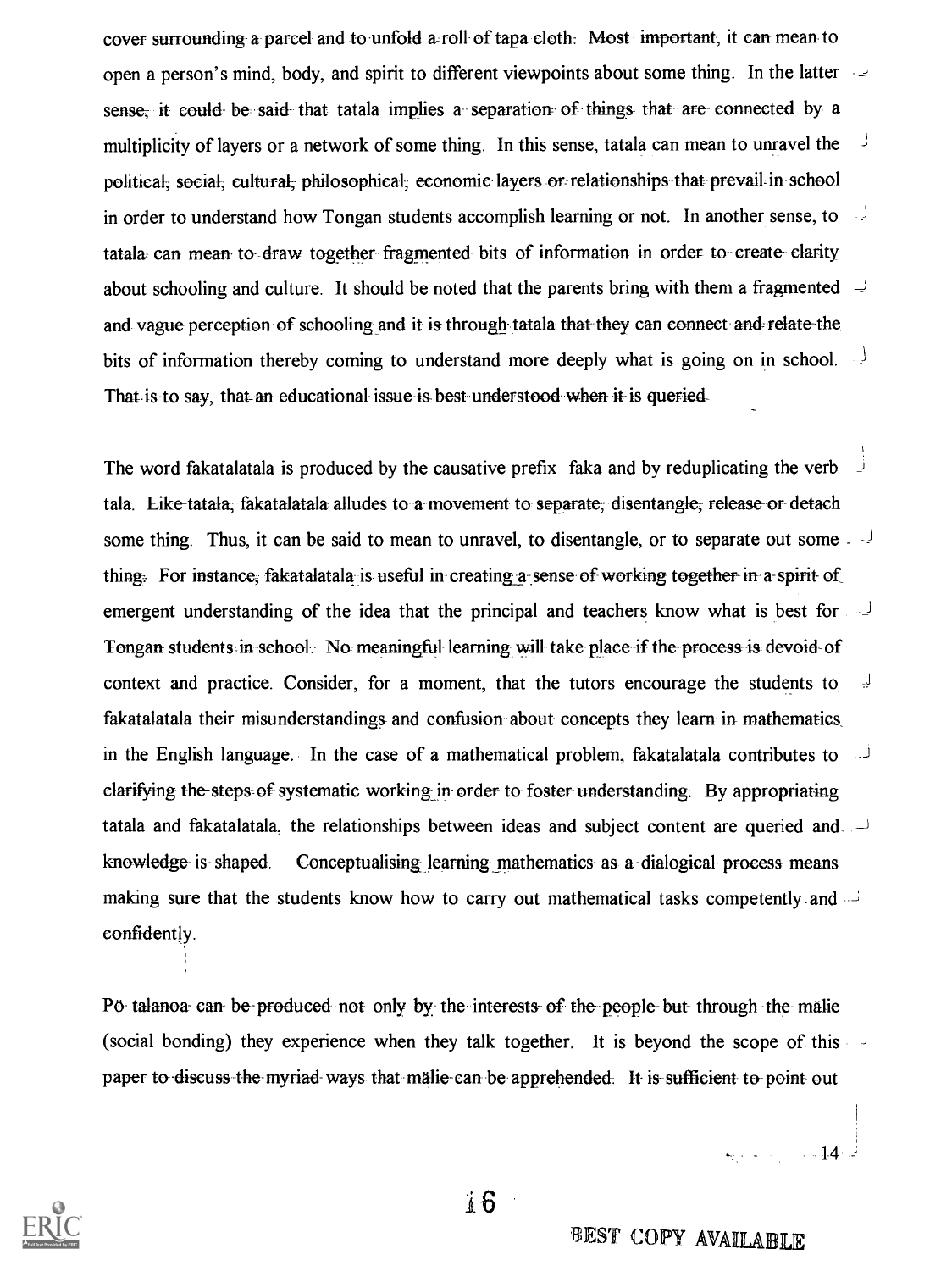that in grammatical terms- malie is a- verb, a noun-, an adverb, and an- adjective: It should be emphasized that actions produce malie since the doers and the actors are forming meaningful and transforming relationships that can only be beneficial and advantageous to them in-'connected' way, not in any exploitative way. Being connected refers to a holistic  $\frac{1}{2}$ relationship- between people- and place. Since malie espouses a- philosophy of process, energy, and transformation it is central to Tongan people's pursuit of what it means to live j life and, living- to- the fullest potential! As a value, it draws upon- Tongan language that provides insights into cultural meanings that the people construct to make sense of the relationships they form with each other and with other people in school. Warm relationships, communication, and the exchange of ideas and experiences are important components in strengthening- the people's understandings of how the ASSPA protects and supports the programmes in school, for example. Malie, then, refers to relationships that Tongan people create when shaping their world-view and knowledge. Cordial, tender and-joyful relationships are paramount for vibrant communities and the realization of Tongan people's critical education.

By appropriating the principles of po talanoa, the parents discuss the secondary school and its structure, including raising questions about how school structures are not constructed to privilege Tongan students' successful examination participation. Of course, the parents-have grasped already that there are subjects called mathematics, science, art, physical education,  $\frac{1}{2}$ among- others; that-are-taught in English. They understand that there are examinations- and tests throughout the school year. Nonetheless, as the parents' curiosity about schooling intensifies; there are many more serious and recurring themes engaged by them. One theme concerns how and why streaming or tracking that places Tongan students at the bottom of the school hierarchy is constructed. Another theme, is the poor quality of content provided the students in low-stream classes. Further concerns are the poor teaching skills of the teachers who- instruct classes in the low-stream and the limited material resources- provided- the students therein to sustain their learning. They raise questions about how and why significant-numbers of Tongan students' potential to succeed on the sport field is denied by the school's decision-makers; rather, the executive's preference, conscious or not, is to

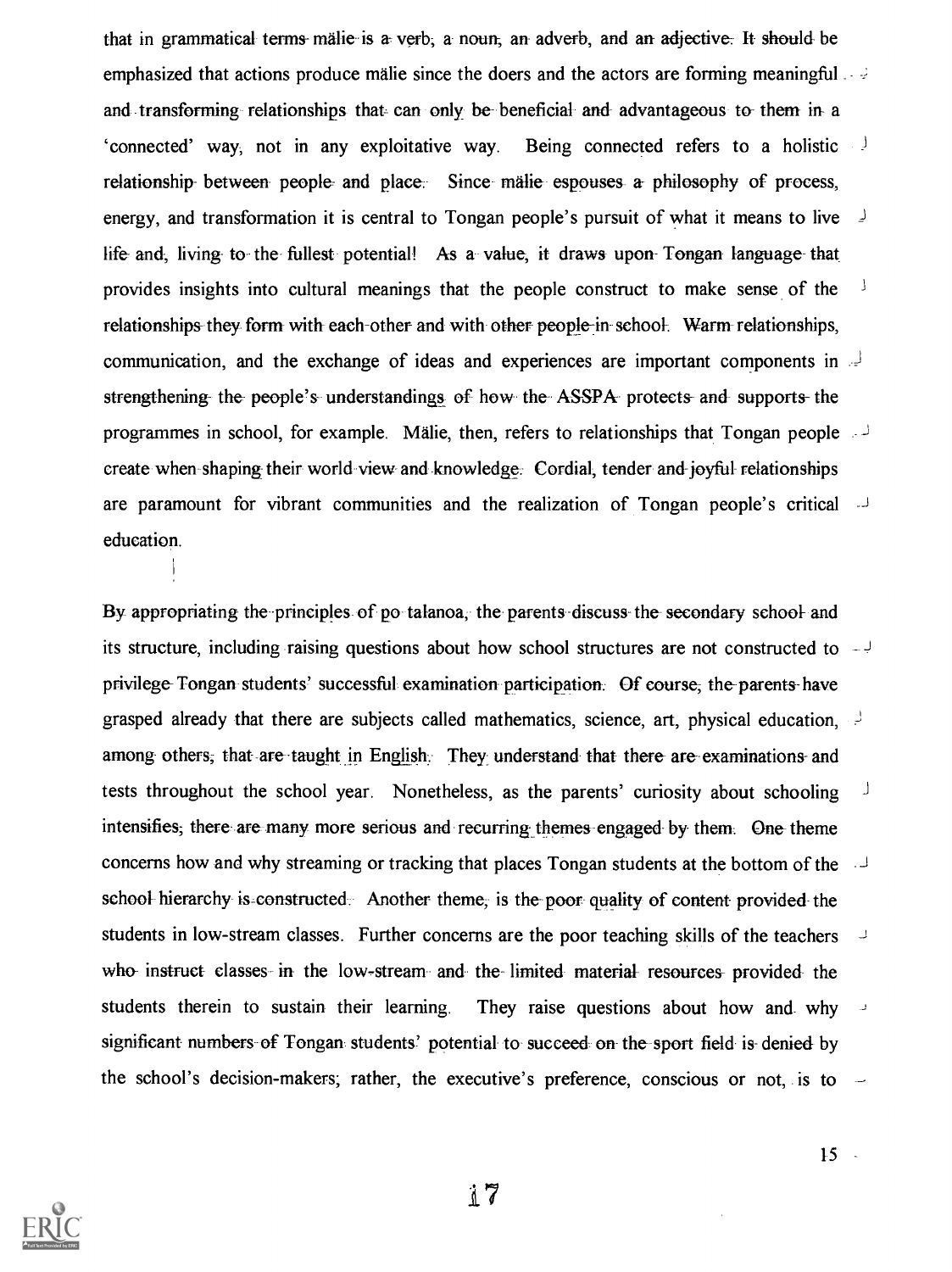purchase computer technology over equipment to develop a- person's- fitness-and training- to excel in rugby and netball. The point is that all of the practices queried by the parents highlight Tongan students' relegation to a site of failure in local and national examinations and, ا<br>بر their omission from sport teams in school.

Of course; po-talanoa-is more than just talking about the subjects Tongan students are learning and which ones they find difficult. As a theoretical framework, po talanoa suggests ways to dialogue- in- a- complex way about the- philosophical, political and economic forces on schooling. Po talanoa contributes ways to understand how schooling is socially constructed and structured; how Tongan people are- produced; reproduced; and positioned- by- it. It renders ways to apprehend how the people come to experience schooling. In addition, po talanoa- produces ways of encouraging Tongan parents to speak about and question their relationships with their children, the principal and teachers, the Board of Trustees, the wider schooling structure, and their marginal status in society. It must be reemphasized that po talanoa that is malie moves Tongan people beyond what they already know. Most important- of all; po-talanoa raises and encounters the-relation of schooling-to- the world- it الي ب inhabits and the relation of the student to his or her community and environment.

Upon- reflection, for example, Mt Roskill Grammar School's records-for Tongan-students showed their academic performance to be poor or below average. However, Pö Ako provides  $\overline{a}$ a- different-view of their academic proficiencies. The Quality Service Indicator Reports on Homework Centres at Mt Roskill Grammar School, 1994, 1995 convey a marked difference between the performance of *Tongan* students who attended the  $P\ddot{o}$  Ako and those students  $\cdot$ who did not. The reports express that:

"the establishment of the Po Ako gives some students the opportunity to perform  $exceptionally well and generally those students who attended the Pö Ako did better than  $\rightarrow$$  $expected$ ".<sup>14</sup>

Consider, also; that the 1994 School Certificate results showed a marked improvement in the



BEST COPY AVAILABLE

 $\mathcal{R}_\mathrm{c}$ 

16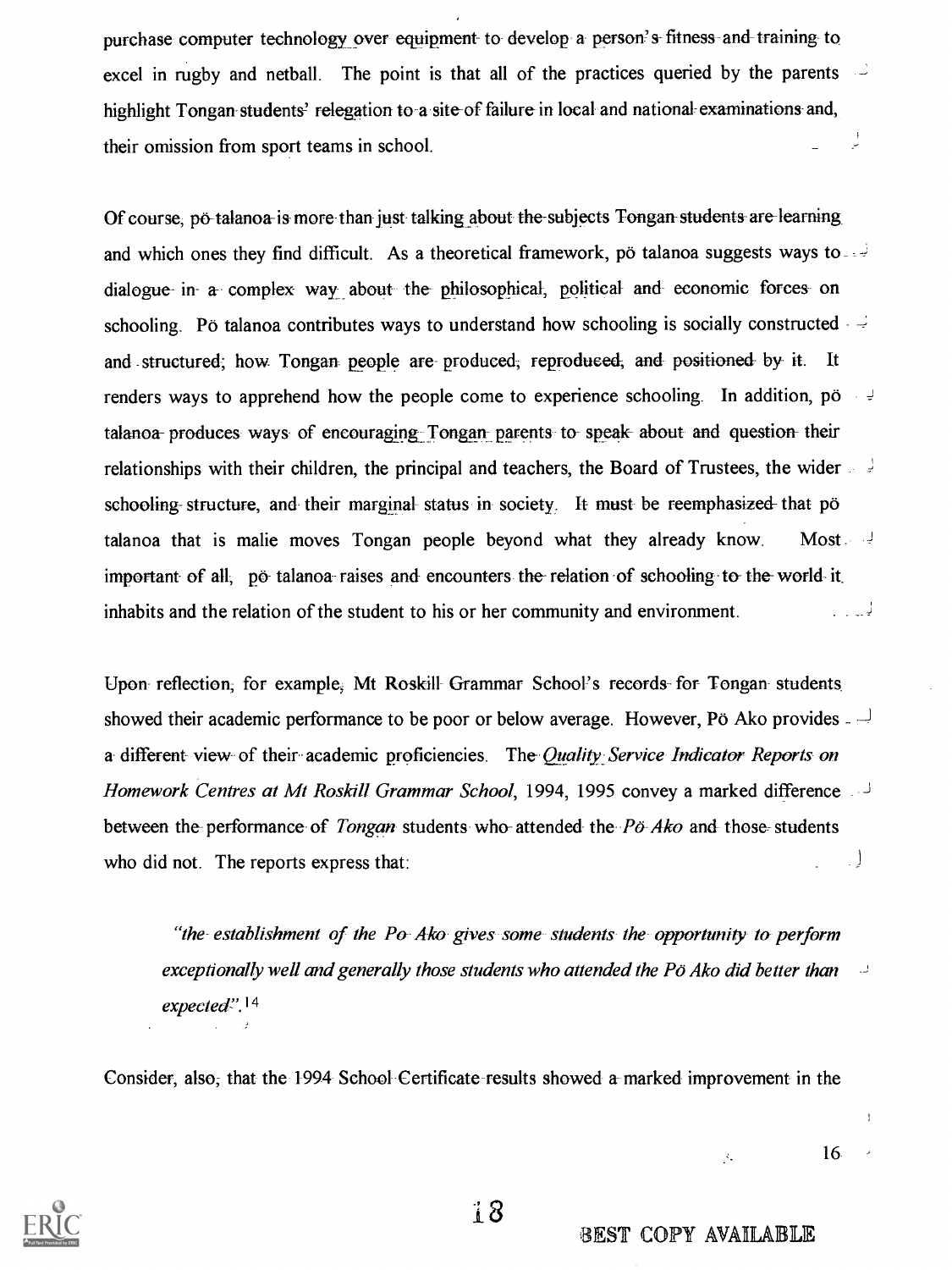performance of Tongan students who- regularly attended the Po- Ako- since 1992. That is, seven Tongan students in Form Three in 1992 passed the National examination in 1994. Out of the-forty-one-papers 'sat' by the students, they accomplished ten  $C$  grade; eight B- grade, and three A grade passes. The significance of their academic performance lies in the fact that prior to 1994, no Tongan candidates in the school- had- obtained an A grade pass- in any School Certificate subject.. While the number of papers passed may not be stunning, the combined total- of- successful- passes is the best results for Tongan students for decades. What is notable about the students' success is that the low achievement experienced by Tongan candidates can be changed and that what it takes to begin- transformative- schooling cannot be the work of one person; rather, the commitment belongs to all of the participants in a- programme. Recognition of all these values and examples of practice-signal that,- as-a-theory, po talanoa is dialogical, empowering and, most important, gratifying to Tongan people.

The- commitment to- changing schooling-does not simply happen. The- idea of transforming schooling for Tongan students at the Mt Roskill Grammar School is linked to talanoa, tatala, fakatalatala- and malie, and dialogue and warm- relationships are-linked to-hope, and hope is linked to the belief that change is possible and that the parents, the tutors, the students, the principal and the-Board of Trustees are all responsible for it. Po-talanoa as a-theory embodies the hope that the incompatibility between the culture that prevails in school and the indigenous- communities-can be swept away by- human relationships that are- patient, artistic, and active.

The-purpose of schooling- cannot be to- distort, devalue; and- disrupt- the language and culture of the indigenous students, but to transform it. Finally, the bright side of po talanoa is that a theory and practice of schooling is emerging that requires the ASSPA- to- reshape- the  $\frac{1}{2}$ exclusionary approaches to teaching practice that prevail in the class and school.



17

Ù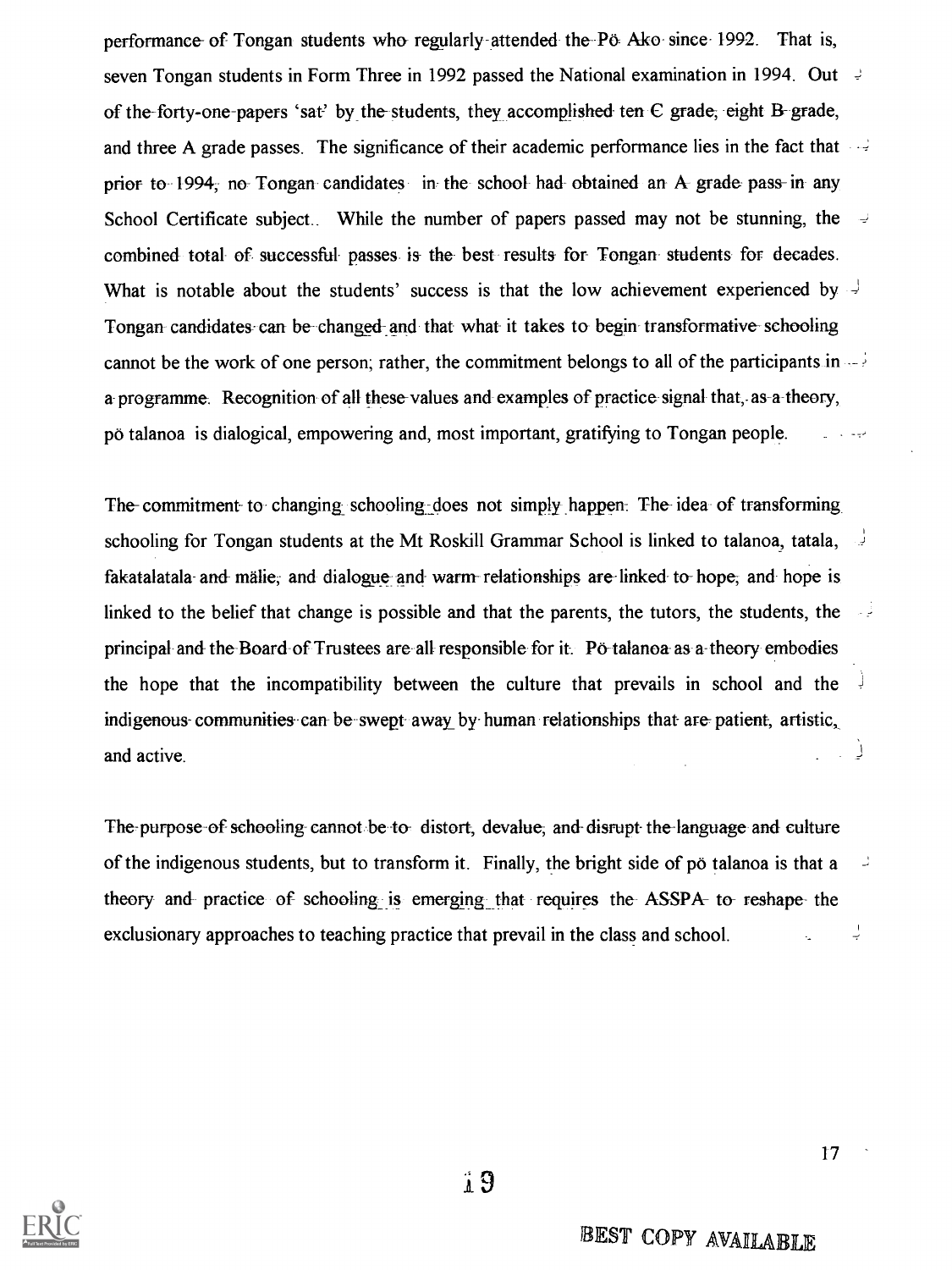#### **Conclusion**

This article has sought to provide innovative perspectives for overcoming the ASSPA's ... perception of the culture of the indigenous communities as- a disruptive- force upon their children's schooling. Schooling is a product of culture. In other words, schooling expresses a culture and contributes to constituting and reshaping it. Therefore, like any other human activities, culture and schooling require a critical analysis, not only at the implementation and application- stage but also, and more important, at the level of key assumptions and values that oversee their conceptions, practices and production.15  $\Box$  .  $\Box$ 

The principals' narrow perception of culture make it imperative that the indigenous peoples attach themselves not only to the culture whose power rests on claims of superiority, universality, and ethical neutrality but also to an indigenous concept of culture that links economics; politics, and education. Recognition of the concept and careful consideration- of it will make it possible to ensure that the indigenous students will no longer experience cultural rupture in school.

Ultimately, an indigenous critique can influence the indigenous peoples' efforts toward emancipation beyond the present unrelenting disruption of the indigenous cultures by the prevailing- society and culture. Imagination that initially inspires a- theory for innovative teaching practice can provide approaches for further planning. All this will take generations to achieve - let future generations be proud of the steps the Tongan people took to humanise  $\Box$ and revolutionize education in the Pö Ako.

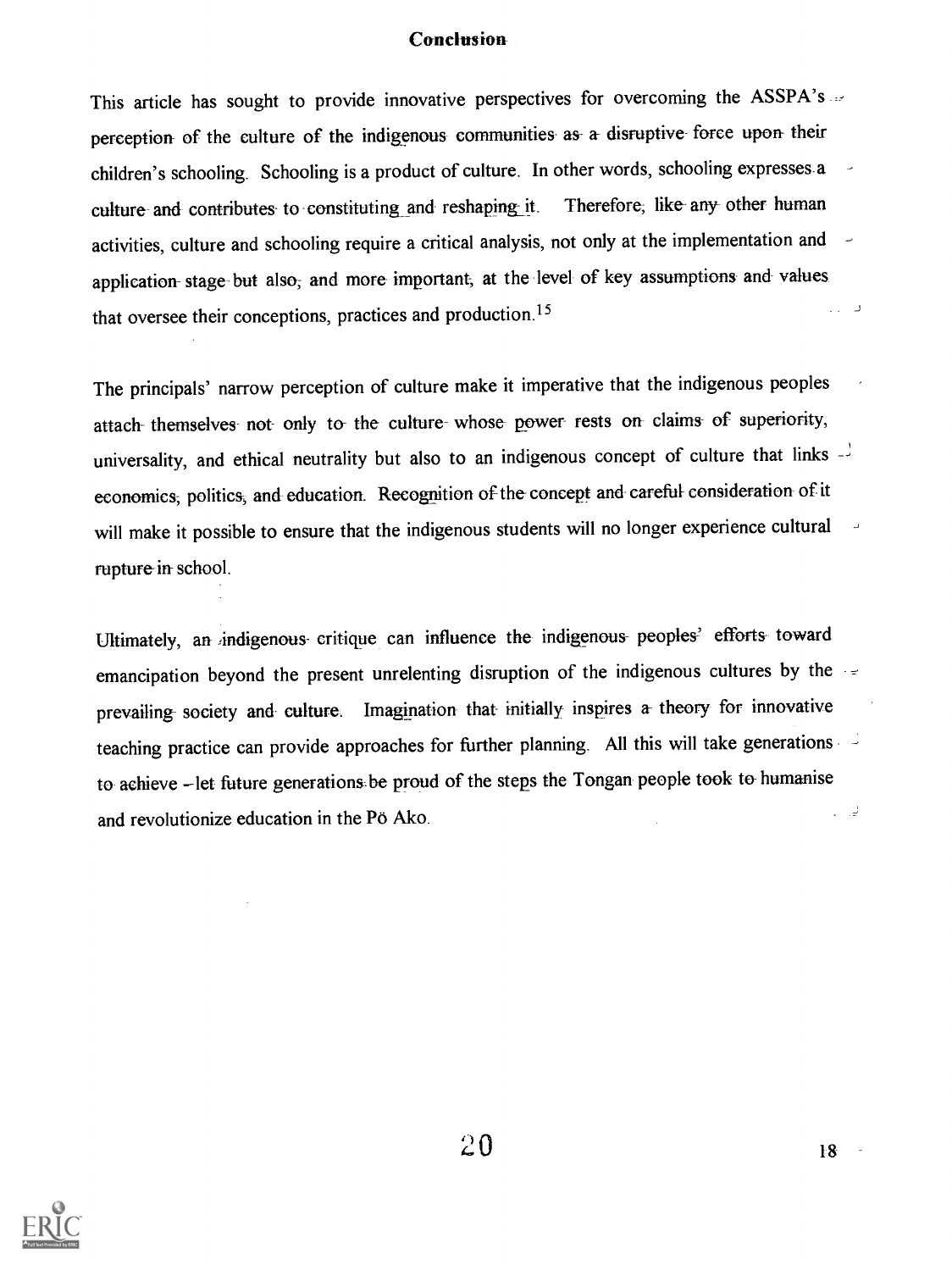#### Bibliography

Manu'atu, L (2000). Tuli Ke Ma'u Hono Ngaahi Mälie: Pedagogical Possibilities for Tonganstudents in New Zealand Secondary Schooling. Unpublished doctoral thesis, The University of Auckland, New Zealand.

Kepa, T.M.A- (in- press): Language Matters: The Politics of Teaching-Immigrant-Adolescents School English. Doctoral thesis, The University of Auckland, New Zealand. داد بر

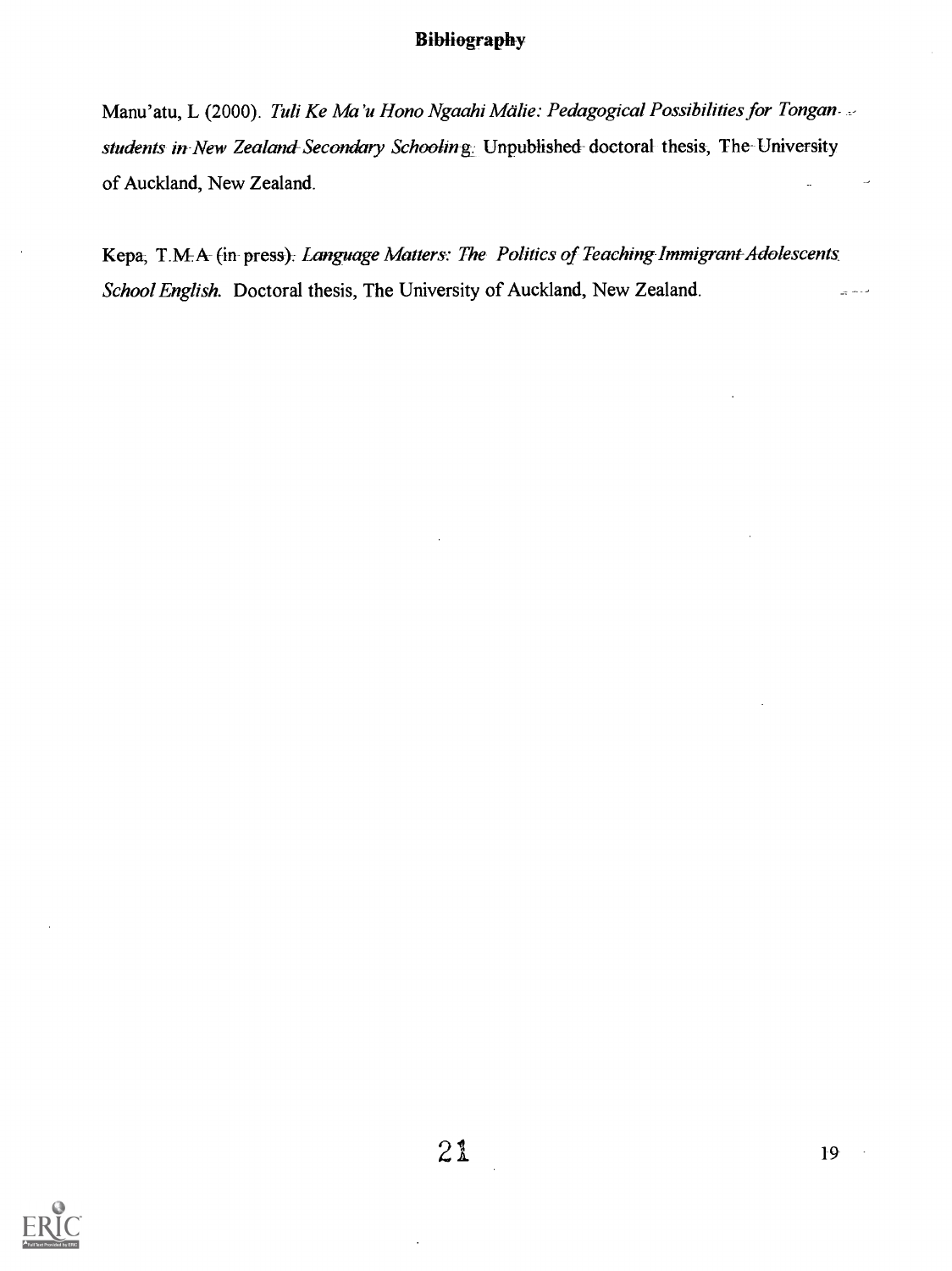1 Smith, L. (1999). Decolonising methodologies. Research and indigenous peoples. New York & London: Zed Books Ltd. Dunedin: University of- Otago-Press.\_

2 On 'mindscapes' see Sergiovanni, T.J. (1992). Moral Leadership. Getting to the heart of school improvement (p. 8). San- Francisco, California: Jossey-Bass Inc\_Publishers.

3 Geraghty, P. (1994). Linguistic and central Pacific sailing technology. In J. Morrison, P. Geraghty & L. Crowl (Eds), Science of Pacific Island peoples. Ocean and coastal studies (pp. 59-72). The University of the South Pacific: Institute of Pacific Studies.

4-For indigenous-authors-see Manu'atu, L. & Këpa, T.M.A. (2002). Towards-Reconstituting the Notion<br>of 'Study Clinics'. A Kakai Tonga Tu'a Community-based Educational Project. A paper presented at the Community Languages-& ESOL (CLESOL) Conference, Te Papa-Tongarewa, The Museum- of New Zealand in Wellington, July 5-8, 2002. See also Këpa, T.M.A. (2002). Language Matters: The Politics of teaching immigrant adolescents school English. Unpublished Doctoral Thesis. The University of<br>Auckland: Manu'atu, L. (2001) Tuli Ke Ma'u Hono Ngaahi Mälie: Pedagogical Possibilities for Tongan Students in New Zealand Secondary Schooling. Unpublished Doctoral Thesis. The University of Auckland; Mel, M. A. (2002, January). Ples Bilong Mi: Interfacing Global and Indigenous Knowledge in - -<br>Mapping Out a Pacific- Vision at Home and-Abroad. A paper prepared-for a seminar at The University of Auckland, for the position of Director, Centre for Pacific Studies; Taufe'ulungaki, A.M. (2000, --November). The Role of Research: A Pacific Perspective. A paper presented at the symposium on Education for Equitable and Sustainable Development - The Role of Aid in Pacific Education. -  $\sim$  Research Unit- in Pacific Education: The University of Auckland; Sanga, K. (2000, November). Aid Relationships: Getting to the Heart of the Matter. A paper presented at the symposium on Education  $-$  for Equitable and Sustainable Development - The Role of Aid in Pacific Education. Research Unit in Pacific Education: The University of Auckland; Meyer, M.A. (1998). Native Hawaiian epistemology:  $\rightarrow$ Sites- of empowerment and-resistance. Equity and Excellence in-Education, 31 (1),-22-28; Meyer, M.A. (1998). Native Hawaiian epistemology: Exploring Hawaiian views of knowledge (p. 39). Cultural  $-$ Survival, Spring, 38-40. Reyes, M.de la Luz. (1992). Challenging venerable assumptions: Literacy instruction for linguistically different students. Harvard Educational Review, 62 (4), 427-446; Helu Thaman, K. (1988). Ako-and Faiva. Unpublished Ph.D-Thesis. University of the South Pacific, Fiji.

5 See Sergiovanni, (1992, p. 8).

6 Reyes, M. de la Luz. (1992). Challenging venerable assumptions: Literacy instruction for linguistically different students (p. 435). Harvard Educational Review, 62 (4), pp. 427-446.

7 Cited in Literature Review on Pacific education Issues. Final Report. (2002, p. 7). Wellington: Ministry of Education. See also Jones, A. (1991). 'At school I've got a chance'. Culture/Privilege: Pacific Islands --and Päkehä girls at school (p. 94). Palmerston-North: Dunmore-Press.

8 Lankshear, C. (1990). The politics of literacy (p. 13). Access 9 (2), 2-14.

9 Bartolome, L.I. (1994). Beyond -the methods-fetish: Toward- humanizing pedagogy- (p. 175). Harvard Educational Review, 64 (2), 173-194.

10- See also Hrnandez-Chavez, (1984). The inadequacy of English immersion education as an educational approach for language minority students in the United States. In J. Lundin (Ed), Studies on immersion education. A collection for United States- educators (p. 188). California: Department of Education.

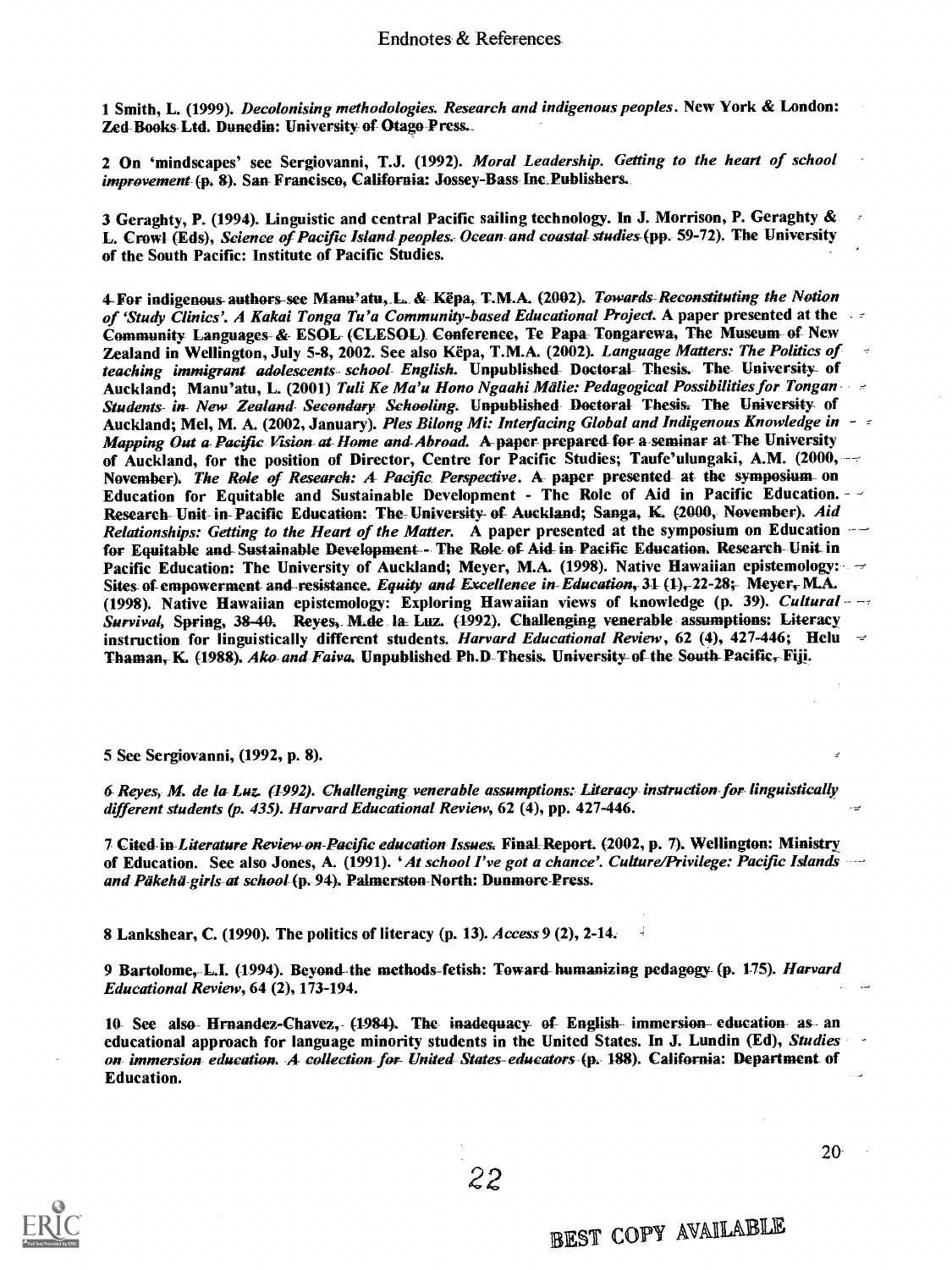11 Freire, P. (1996). Pedagogy of the oppressed ( p. 104). New Zealand: Penguin Books.

12 Freire, (1996, p. 101).

13 Paterson; A. (2002). Culture disruptg schooling (p. 1). Central Leader; Auckland.

14 For a discussion on achievement by Tongan students in secondary schooling see Manu'atu, L. (2001) Tuli Ke-Ma'u Hono Ngaahi Mälie: Pedagogical Possibilities for Tongan Students in New Zealand Secondary Schooling (pp. 29-53). Unpublished Doctoral Thesis. The University of Auckland.

15 See Munir, F. (1990). Community-education: To reclaim and transform what has been made invisible (p. 25). Harvard Educational Review 60 (1), 19-35.

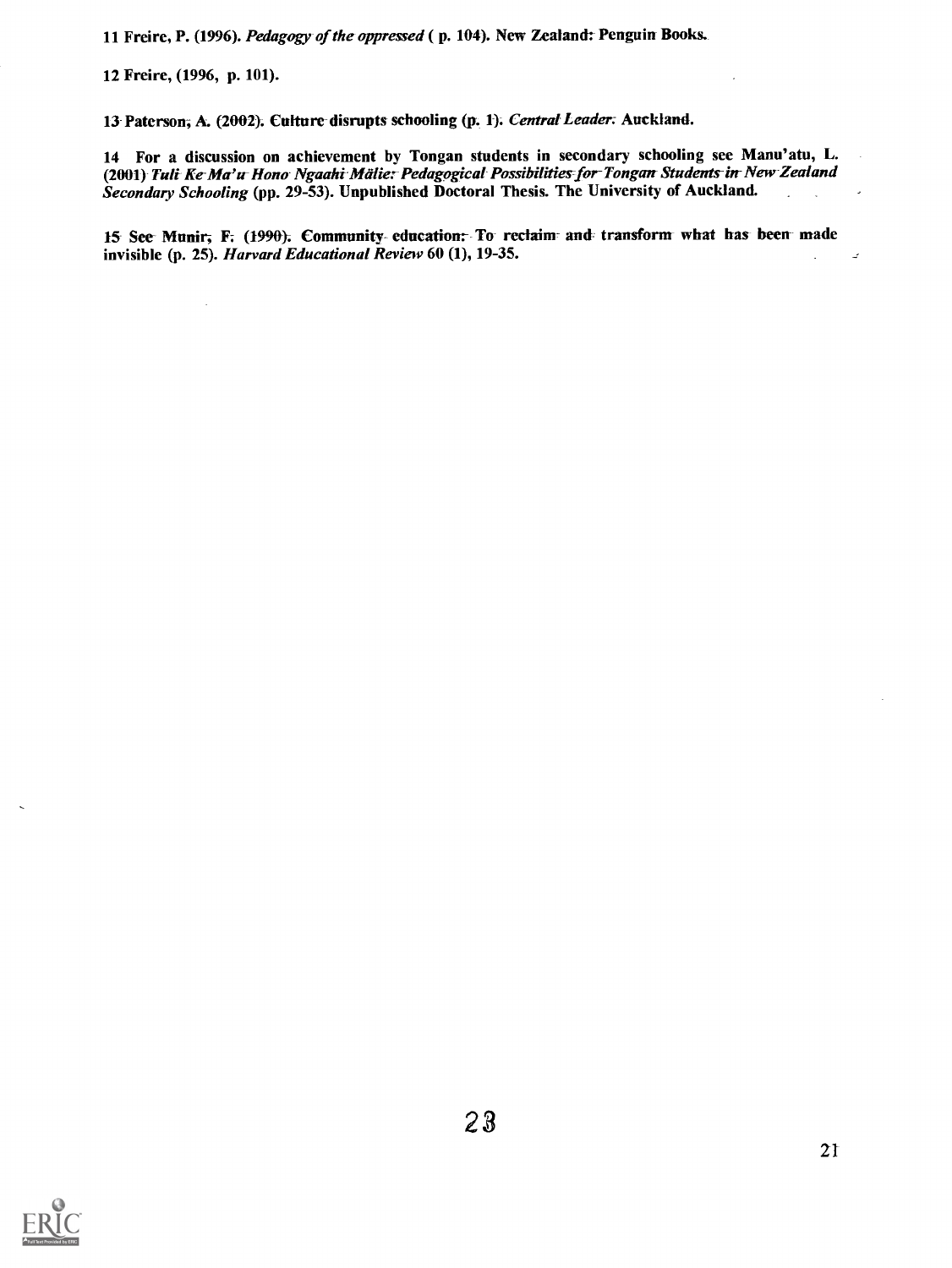$FL027643$ 



#### U.S. Department of Education

Office of Educational Research and Improvement (OERI) National Library of Education (NLE) Educational Resources Information Center (ERIC)



# REPRODUCTION RELEASE

(Specific Document)

#### I. DOCUMENT IDENTIFICATION:

| Toward conceptualising cultural diversity:<br>Title:<br>An Indigenous critique |                          |  |  |  |  |
|--------------------------------------------------------------------------------|--------------------------|--|--|--|--|
| Author(s): Manu'atu, L. and Kēpa, T.M.A.                                       |                          |  |  |  |  |
| <b>Corporate Source:</b>                                                       | <b>Publication Date:</b> |  |  |  |  |

#### II. REPRODUCTION RELEASE:

In order to disseminate as widely as possible timely and significant materials of interest to the educational community, documents announced in the monthly abstract journal of the ERIC system, Resources in Education (RIE), are usually made available to users in microfiche, reproduced paper copy, and electronic media, and sold through the ERIC Document Reproduction Service (EDRS). Credit is given to the source of each document, and, if reproduction release is granted, one of the following notices is affixed to the document.

If permission is granted to reproduce and disseminate the identified document, please CHECK ONE of the following three options and sign at the bottom of the page.

| The sample sticker shown below will be<br>affixed to all Level 1 documents                                                                                       | The sample sticker shown below will be<br>affixed to all Level 2A documents                                                                                                                                                                                                                                                                                                                                                                                                                                       | The sample sticker shown below will be<br>affixed to all Level 2B documents                        |  |  |
|------------------------------------------------------------------------------------------------------------------------------------------------------------------|-------------------------------------------------------------------------------------------------------------------------------------------------------------------------------------------------------------------------------------------------------------------------------------------------------------------------------------------------------------------------------------------------------------------------------------------------------------------------------------------------------------------|----------------------------------------------------------------------------------------------------|--|--|
| PERMISSION TO REPRODUCE AND<br>DISSEMINATE THIS MATERIAL HAS<br><b>BEEN GRANTED BY</b>                                                                           | PERMISSION TO REPRODUCE AND<br>DISSEMINATE THIS MATERIAL IN<br>MICROFICHE, AND IN ELECTRONIC MEDIA<br>FOR ERIC COLLECTION SUBSCRIBERS ONLY.<br>HAS BEEN GRANTED BY                                                                                                                                                                                                                                                                                                                                                | PERMISSION TO REPRODUCE AND<br>DISSEMINATE THIS MATERIAL IN<br>MICROFICHE ONLY HAS BEEN GRANTED BY |  |  |
|                                                                                                                                                                  |                                                                                                                                                                                                                                                                                                                                                                                                                                                                                                                   |                                                                                                    |  |  |
| TO THE EDUCATIONAL RESOURCES<br><b>INFORMATION CENTER (ERIC)</b>                                                                                                 | TO THE EDUCATIONAL RESOURCES<br><b>INFORMATION CENTER (ERIC)</b>                                                                                                                                                                                                                                                                                                                                                                                                                                                  | TO THE EDUCATIONAL RESOURCES<br><b>INFORMATION CENTER (ERIC)</b>                                   |  |  |
|                                                                                                                                                                  | 2A                                                                                                                                                                                                                                                                                                                                                                                                                                                                                                                | 28                                                                                                 |  |  |
| Level 1                                                                                                                                                          | Level 2A                                                                                                                                                                                                                                                                                                                                                                                                                                                                                                          | Level 2B                                                                                           |  |  |
|                                                                                                                                                                  |                                                                                                                                                                                                                                                                                                                                                                                                                                                                                                                   |                                                                                                    |  |  |
|                                                                                                                                                                  |                                                                                                                                                                                                                                                                                                                                                                                                                                                                                                                   |                                                                                                    |  |  |
| Check here for Level 1 release, permitting<br>reproduction and dissemination in microfiche or other<br>ERIC archival media (e.g., electronic) and paper<br>copy. | Check here for Level 2A release, permitting<br>reproduction and dissemination in microfiche and in<br>electronic media for ERIC archival collection<br>subscribers only                                                                                                                                                                                                                                                                                                                                           | Check here for Level 2B release, permitting<br>reproduction and dissemination in microfiche only   |  |  |
|                                                                                                                                                                  | Documents will be processed as indicated provided reproduction quality permits.<br>If permission to reproduce is granted, but no box is checked, documents will be processed at Level 1.                                                                                                                                                                                                                                                                                                                          |                                                                                                    |  |  |
|                                                                                                                                                                  | I hereby grant to the Educational Resources Information Center (ERIC) nonexclusive permission to reproduce and disseminate this document<br>as indicated above. Reproduction from the ERIC microfiche or electronic media by persons other than ERIC employees and its system<br>contractors requires permission from the copyright holder. Exception is made for non-profit reproduction by libraries and other service agencies<br>to satisfy information needs of educators in response to discrete inquiries. |                                                                                                    |  |  |
| Signature:<br><b>Sign</b><br>here, $\rightarrow$                                                                                                                 |                                                                                                                                                                                                                                                                                                                                                                                                                                                                                                                   | Printed Name/Position/Title: $\tilde{p}$ . Limita Manu'otu<br>Sentor Lecturer                      |  |  |
| Organization/Address:<br>$\delta'$ <sup>-ase</sup>                                                                                                               | School of Education                                                                                                                                                                                                                                                                                                                                                                                                                                                                                               | Telephone: 917 9999<br>64.9.9179984                                                                |  |  |
|                                                                                                                                                                  | E-Mail Address:                                                                                                                                                                                                                                                                                                                                                                                                                                                                                                   |                                                                                                    |  |  |
|                                                                                                                                                                  |                                                                                                                                                                                                                                                                                                                                                                                                                                                                                                                   |                                                                                                    |  |  |
|                                                                                                                                                                  | Aucklass University of Technology<br>Private Bog 92006<br>$\alpha$ <sup>t.</sup> $\alpha$ c. $n$ 2                                                                                                                                                                                                                                                                                                                                                                                                                | $\overline{^{Date}}$ 15.04.03<br>imita manu'alué<br>(over)                                         |  |  |